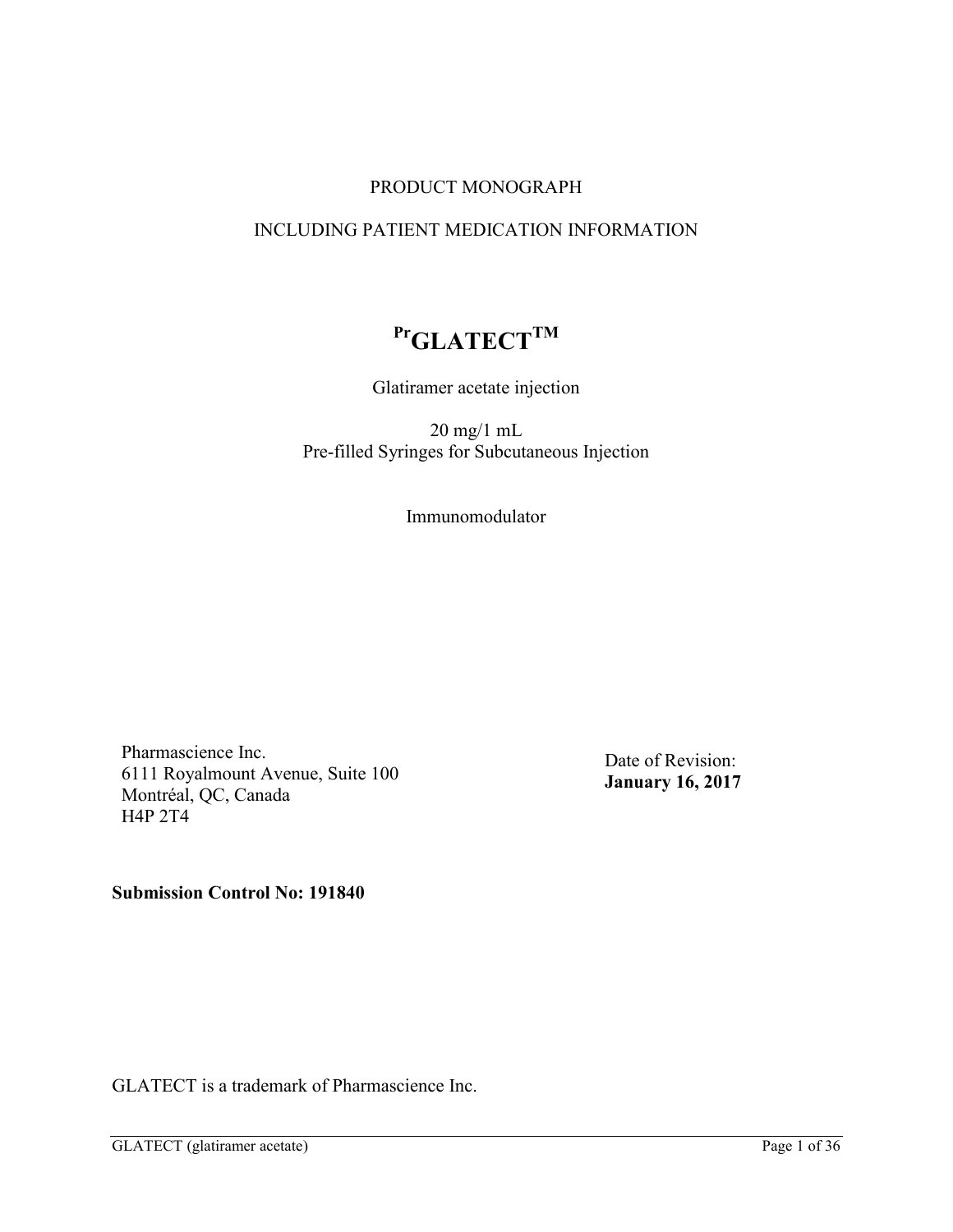# **Table of Contents**

| <b>OVERDOSAGE</b> |    |
|-------------------|----|
|                   |    |
|                   |    |
|                   |    |
|                   |    |
|                   |    |
|                   |    |
|                   |    |
|                   |    |
|                   |    |
|                   | 29 |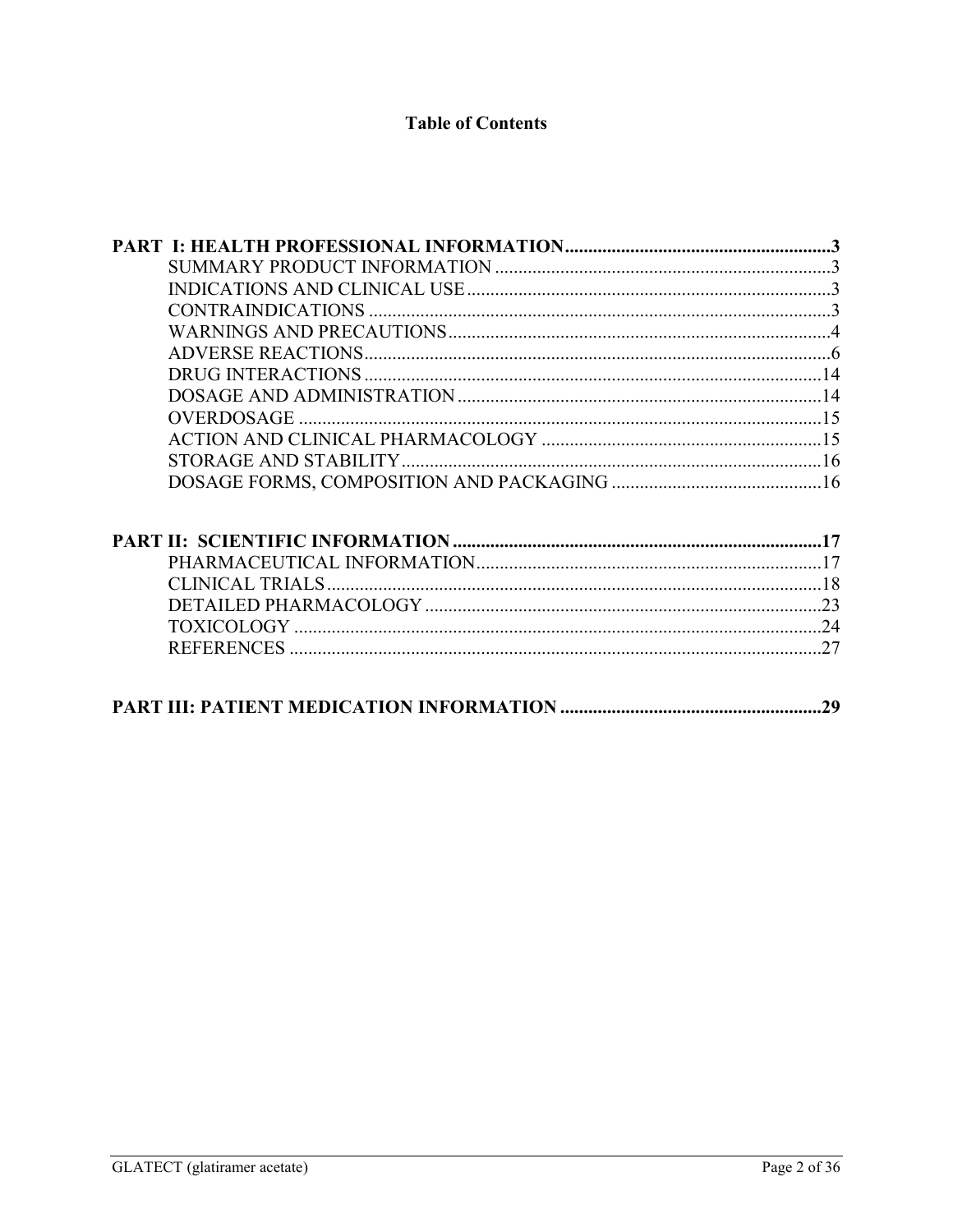# **PrGLATECTTM**

#### <span id="page-2-1"></span><span id="page-2-0"></span>Glatiramer acetate

### **PART I: HEALTH PROFESSIONAL INFORMATION**

#### <span id="page-2-2"></span>**SUMMARY PRODUCT INFORMATION**

| <b>Route of</b><br><b>Administration</b> | <b>Dosage Form / Strength</b> | <b>Nonmedicinal Ingredients</b>       |
|------------------------------------------|-------------------------------|---------------------------------------|
| Subcutaneous                             | Solution for injection        | 40 mg mannitol in water for injection |
|                                          | 20 mg/mL glatiramer acetate   |                                       |
|                                          | 1 mL prefilled syringes       |                                       |

#### **INDICATIONS AND CLINICAL USE**

GLATECT (glatiramer acetate injection) is indicated for:

Treatment of ambulatory patients with Relapsing Remitting Multiple Sclerosis (RRMS), including patients who have experienced a single demyelinating event and have lesions typical of multiple sclerosis on brain MRI:

- To decrease the frequency of clinical exacerbations
- To reduce the number and volume of active brain lesions identified on Magnetic Resonance Imaging (MRI) scans

The safety and efficacy of GLATECT in chronic progressive MS have not been established.

#### **Geriatrics (> 65 years of age):**

GLATECT has not been studied in the elderly (>65 years old).

#### **Pediatrics (< 18 years of age):**

The safety and effectiveness of GLATECT have not been established in individuals below 18 years of age.

# <span id="page-2-3"></span>**CONTRAINDICATIONS**

Contraindicated in patients who are hypersensitive to this drug, to any ingredient in the formulation or component of the container. For a complete listing, see the **DOSAGE FORMS, COMPOSITION and PACKAGING** section.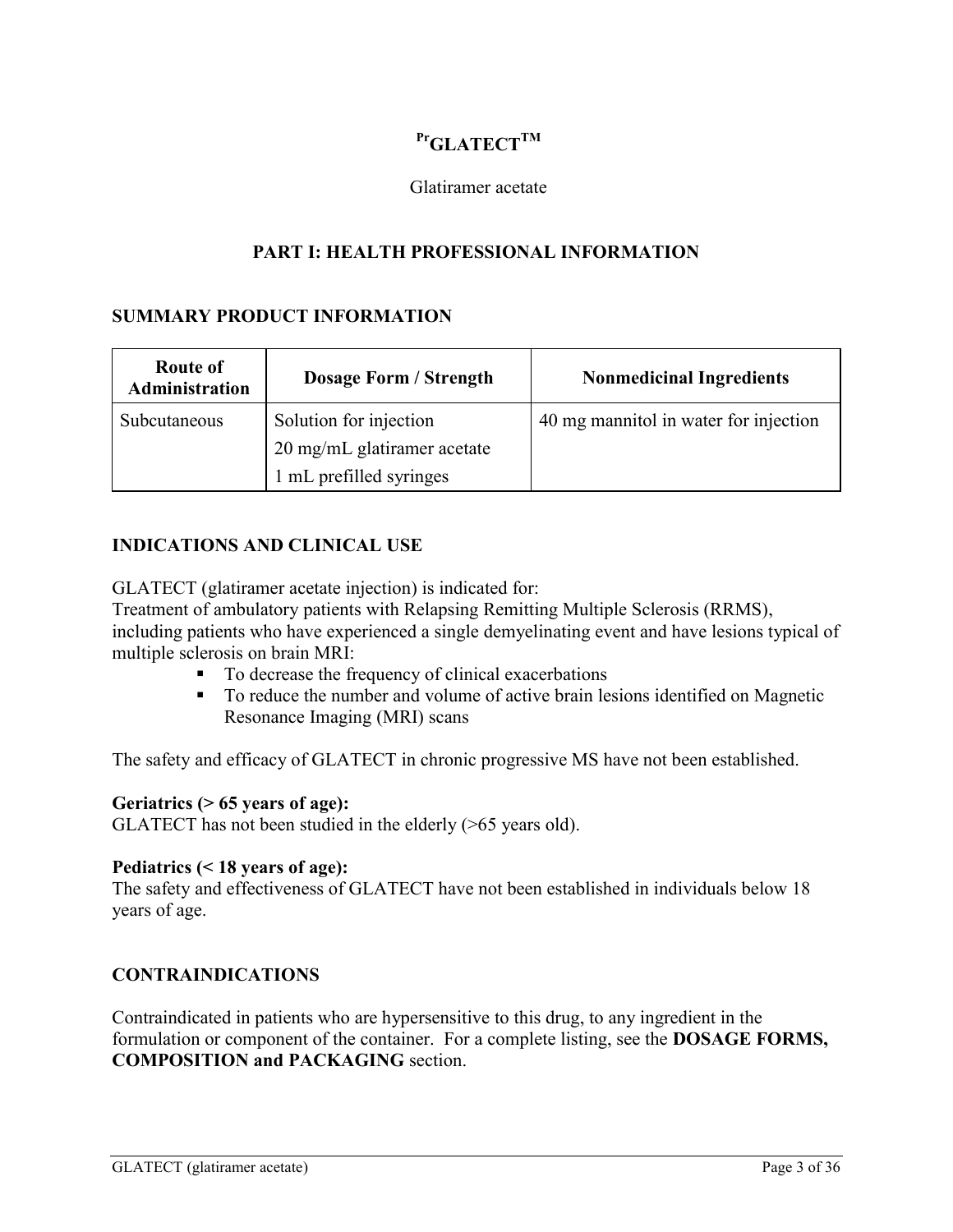# **WARNINGS AND PRECAUTIONS**

<span id="page-3-0"></span>The only recommended route of administration of GLATECT injection is the subcutaneous route. GLATECT should not be administered by the intravenous route or intramuscular routes.

# **General**

Patients should be instructed in aseptic self-injection techniques to assure the safe administration of GLATECT, including a careful review of the **Part III – PATIENT MEDICATION INFORMATION**. The first injection should be performed under the supervision of an appropriately qualified health care professional. Patient understanding and use of aseptic selfinjection techniques and procedures should be periodically re-evaluated. Patients should be cautioned against the re-use of needles or syringes and instructed in safe disposal procedures. A puncture-resistant container for disposal of used needles and syringes should be used by the patient. Patients should be instructed on the safe disposal of full containers.

Localized Adverse Reactions Associated with Subcutaneous Use: At injection sites, localized lipoatrophy and, rarely, injection site skin necrosis have been reported during clinical trials and post-marketing experience with glatiramer acetate. Lipoatrophy may occur after treatment onset (sometimes as early as several months) and may be permanent. There is no known therapy for lipoatrophy. To assist in possibly minimizing these events the patient should be advised to follow proper injection technique and to rotate injection areas and sites on a regular basis (see **ADVERSE REACTIONS**, **Part III – PATIENT MEDICATION INFORMATION**).

# **Carcinogenesis and Mutagenesis**

Preclinical studies assessing the carcinogenic potential of glatiramer acetate in mice and rats did not suggest any evidence of carcinogenic potential related to glatiramer acetate administered subcutaneously at dose levels of up to 30 mg/kg/day in rats and 60 mg/kg/day in mice (see **TOXICOLOGY: Carcinogenicity**). The relevance of these findings for humans is unknown (see **PRECAUTIONS - Considerations Involving the Use of a Product Capable of Modifying Immune Responses**).

# **Cardiovascular**

Symptoms of Potentially Cardiac Origin: A few patients in the GATE trial receiving GLATECT experienced what was described as transient chest pain. While some of these episodes occurred in the context of the Immediate Post-Injection Reaction (see **ADVERSE REACTIONS**), others did not. The pathogenesis of this symptom is unknown. Patients enrolled in controlled clinical trials with another glatiramer acetate product were free of significant cardiovascular problems (New York Heart Association Class I and II) and thus the risks associated with glatiramer acetate treatment for Multiple Sclerosis patients with comorbid cardiovascular disease are unknown.

Immediate Post-Injection Reaction: GLATECT has been associated with a constellation of symptoms appearing immediately after injection that included at least one or more of the following: flushing, chest pain, palpitations, anxiety, dyspnea, constriction of the throat and urticaria (see **ADVERSE REACTIONS: Immediate Post-Injection Reaction**).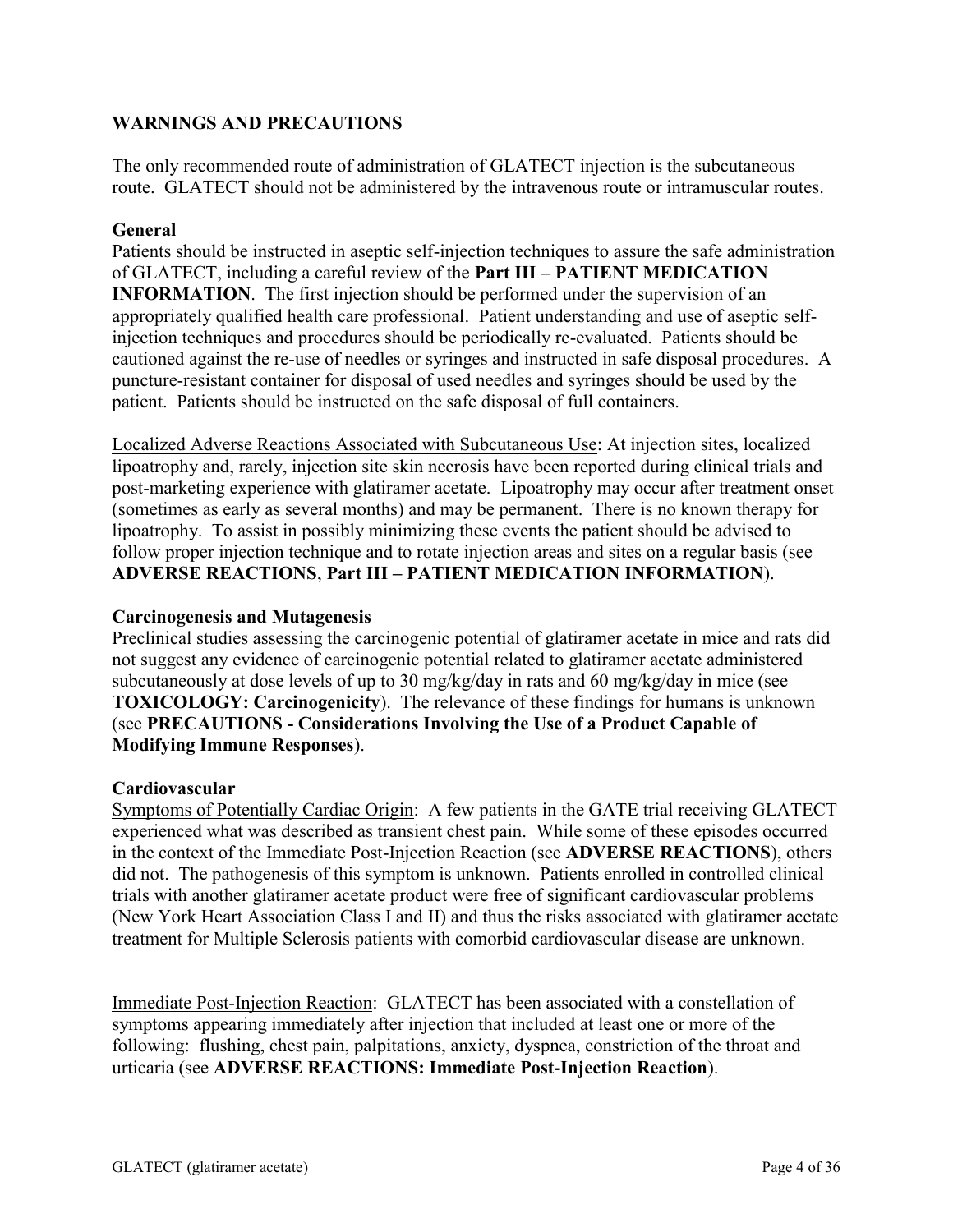#### **Immune**

**Considerations Involving the Use of a Product Capable of Modifying Immune Responses: Glatiramer acetate is an antigenic substance and thus it is possible that detrimental host responses can occur with its use. Whether glatiramer acetate can alter normal human immune responses, such as the recognition of foreign antigens is unknown. It is therefore possible that treatment with glatiramer acetate may undermine the body's defenses against infections and tumor surveillance. Systematic assessments of these risks have not been done. Continued alteration of cellular immunity due to chronic treatment with glatiramer acetate might result in untoward effects.** 

Glatiramer acetate-reactive antibodies are formed in practically all patients exposed to daily treatment with the recommended dose. Studies in both the rat and monkey have suggested that immune complexes are deposited in the renal glomeruli. Glatiramer acetate-reactive antibodies were detected in patients' sera during daily chronic treatment. Maximum titer levels were detected in 91.9% of patients 3 months after initiation of treatment and, thereafter the titers declined but remained detectable up to 24 months of continued GLATECT treatment in 94.7% of patients. IgE type antibodies were not assayed for GLATECT.

Nevertheless, anaphylaxis can be associated with the administration of almost any foreign substance and, therefore, this risk cannot be excluded.

GLATECT has not been studied in patients with a history of severe anaphylactoid reactions, obstructive pulmonary disease or asthma, nor in patients under treatment for either of these two latter conditions. Particular caution is therefore advised regarding the use of GLATECT in such patients.

Anaphylactoid reactions associated with the use of glatiramer acetate have been reported in rare instances (<1/1000) during the post-marketing period. Some cases required treatment with epinephrine and other appropriate medical treatment.

# **Renal**

The pharmacokinetics of GLATECT in patients with impaired renal function have not been determined. In patients with renal impairment, renal function should be monitored while they are treated with GLATECT. While there is no evidence of glomerular deposition of immune complexes in patients, the possibility cannot be excluded.

# *Special Populations*

**Pregnant Women:** There are no adequate and well-controlled studies in pregnant women. No evidence of reproductive toxicity was observed in preclinical studies (see **TOXICOLOGY: Reproduction and Teratology**). Because animal reproduction studies are not always predictive of human response, this drug should be used during pregnancy only if clearly needed. During the pivotal clinical trial with GLATECT, 13 women conceived while being treated (8 received GLATECT treatment; 5 received Copaxone® treatment). Of the 13 reported pregnancies, 3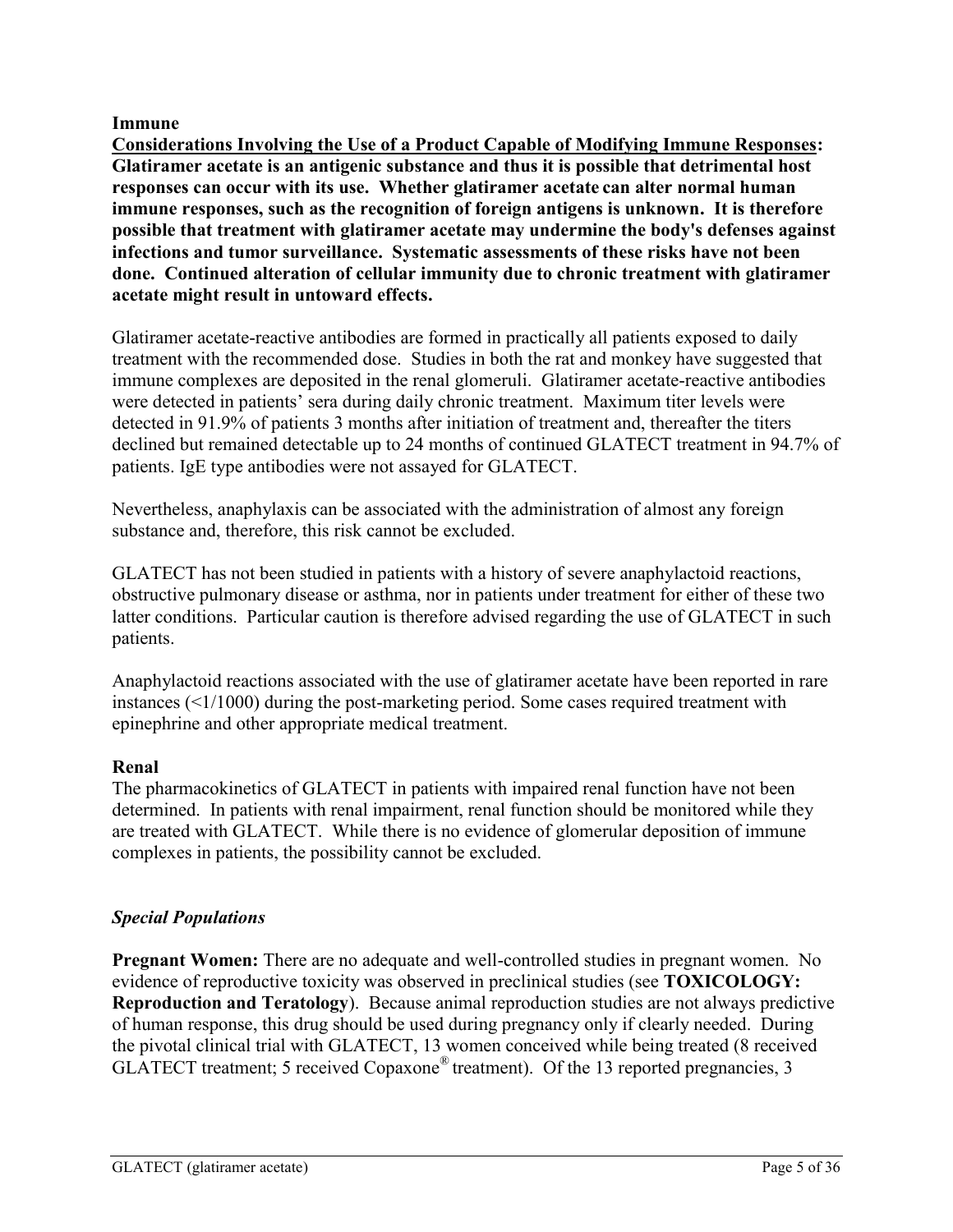patients discontinued pregnancy, 9 resulted in healthy infants and one in an infant with malformations that was not considered related to GLATECT treatment.

**Nursing Women:** It is not known whether this drug is excreted in human milk. Because many drugs are excreted in human milk, treating a nursing woman with GLATECT should only be considered after careful risk/benefit assessment and be used with caution.

**Pediatrics (< 18 years of age):** The safety and effectiveness of GLATECT have not been established in individuals below 18 years of age.

**Geriatrics (> 65 years of age)**: GLATECT has not been studied in the elderly (> 65 years old).

# **Monitoring and Laboratory Tests**

In patients with renal impairment, renal function should be monitored while they are treated with GLATECT.

# <span id="page-5-0"></span>**ADVERSE REACTIONS**

# **Adverse Drug Reaction Overview**

The safety of GLATECT was evaluated in 794 RRMS patients who were randomized and treated with GLATECT ( $n = 353$ ), Copaxone<sup>®</sup> ( $n = 357$ ), or placebo ( $n = 84$ ) for 9 months during the double-blind phase of a clinical equivalence (GATE) trial. An open-label treatment phase followed the placebo-controlled period where 728 patients from all groups continued onto GLATECT treatment for an additional 15 months. The most commonly observed adverse events associated with the use of GLATECT during the controlled double-blind part of the trial were injection site reactions and immediate post-injection reaction (IPIR) occurring at an incidence of 16.4% and 6.8% of patients, respectively, compared to 17.4% and 5.0% for Copaxone® treated patients, and 7.1% and 0.0% for placebo-treated patients.

Serious adverse events were observed in 6.3% of all patients during the 24 month trial and of those 1.5% were considered related to treatment. Adverse events that led to discontinuation of treatment and or trial over the total duration of the GATE trial were observed in 3.7% of all patients and these AEs were distributed over multiple System Organ Classes.

**Immediate Post-Injection Reaction**: An IPIR or IPIR-related symptom was reported by 9.3% of all patients during the 24 month GATE trial. An IPIR was defined as a constellation of symptoms occurring immediately after injection that includes one or more of the following: vasodilatation, chest pain, dyspnea, palpitation or tachycardia (individual symptoms are listed separately in **Table 1** and **Table 2** below). The majority of the events reported were immediate post-injection reactions reported by 5.9% of patients and Tachycardia reported by 1.1% of patients. These symptoms were invariably transient, self-limited, and did not require specific treatment; symptoms may arise several months after initiation of treatment, although they may occur earlier in the course of treatment. A given patient may experience one or several episodes of these symptoms during treatment with GLATECT. Whether these episodes are mediated by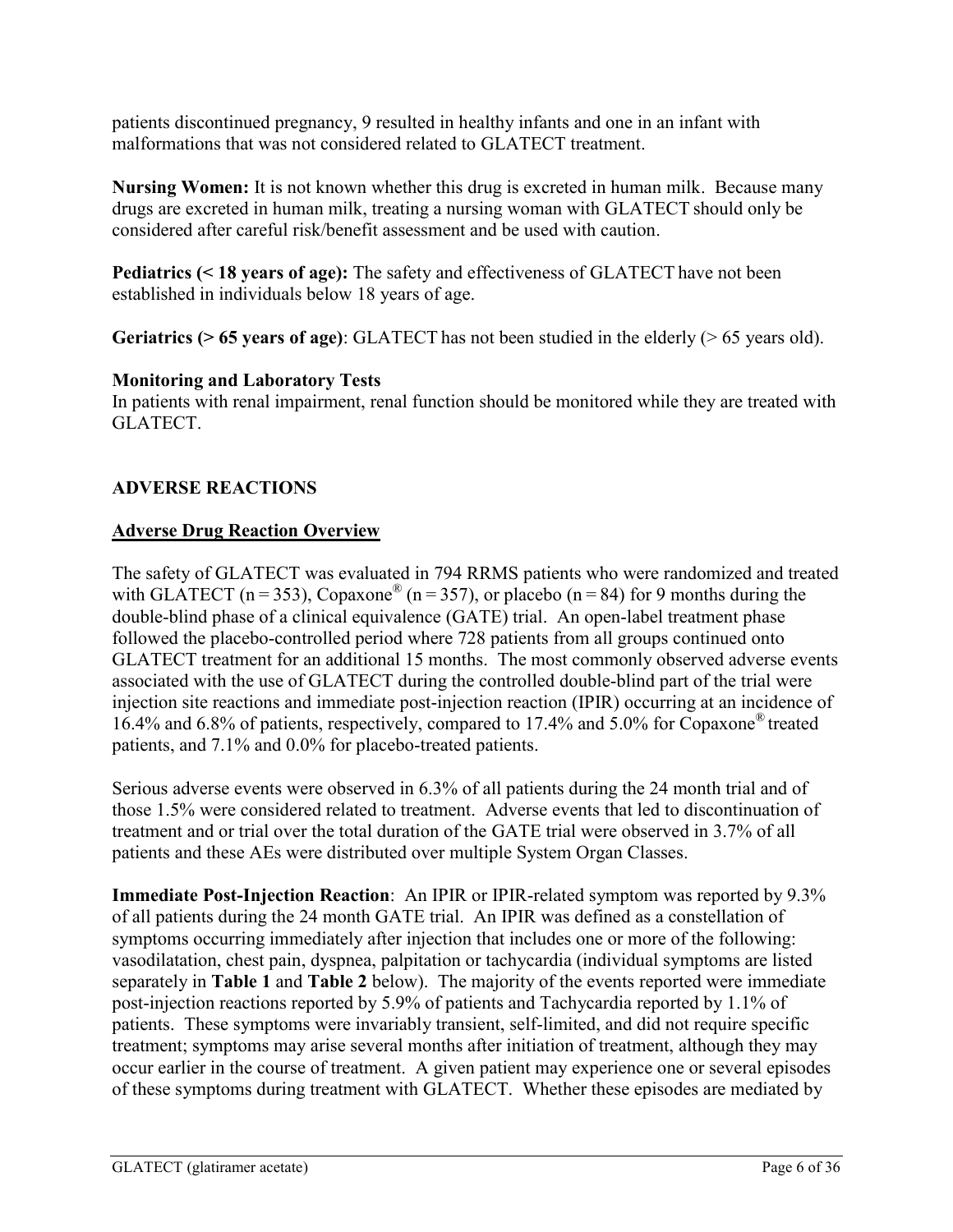an immunologic or non-immunologic mechanism, and whether several similar episodes seen in a given patient have identical mechanisms is unknown. In fact, whether or not this constellation of symptoms actually represents a specific syndrome is unknown. During the post-marketing period with glatiramer acetate products, there have been reports of patients with similar symptoms who received emergency medical care (see **WARNINGS AND PRECAUTIONS, Cardiovascular**).

**Chest Pain**: Less than 1% of patients receiving GLATECT treatment experienced chest pain during the 2 year GATE trial. While some of these episodes occurred in the context of the Immediate Post-Injection Reaction described above, others did not. The temporal relationship of the chest pain to an injection of glatiramer acetate was not always known, although the pain was transient (usually lasting only a few minutes), often unassociated with other symptoms, and appeared to have no important clinical sequelae. The pathogenesis of this symptom is unknown. Patients enrolled in clinical trials with another glatiramer acetate product were free of significant cardiovascular disease (New York Heart Association Class I or II); therefore, the risks associated with glatiramer acetate treatment for Multiple Sclerosis patients with comorbid cardiovascular disease are unknown (see **WARNINGS AND PRECAUTIONS, Symptoms of Potentially Cardiac Origin**).

**Localized Adverse Reactions Associated with Subcutaneous Use:** Local injection site reaction (LISR) were recorded over 14-day reporting periods, starting at the Day 1 and Month 3 visits in the double-blind part and at the Month 9 and Month 12 visits in the open-label part. LISRs (Pain, Itchiness, Redness, Swelling and Lumps) were reported with similar incidence in the GLATECT and Copaxone® groups. Pain was the reaction most frequently rated as severe both after GLATECT and Copaxone® treatments. Switching from Copaxone® to GLATECT did not affect the LISR reporting profile.

The safety assessments performed in GATE demonstrate that GLATECT was well-tolerated and had a similar safety and tolerability profile compared to Copaxone<sup>®</sup>.

# **Clinical Trial Adverse Drug Reactions**

*Because clinical trials are conducted under very specific conditions the adverse reaction rates observed in the clinical trials may not reflect the rates observed in practice and should not be compared to the rates in the clinical trials of another drug. Adverse drug reaction information from clinical trials is useful for identifying drug-related adverse events and for approximating rates*.

The safety data in this section are derived from a single pivotal, double-blind, placebo-controlled 9-month equivalence trial with a 15-month open-label part in RRMS patients. In the doubleblind part, GLATECT and Copaxone<sup>®</sup> were administered to 353 and 357 patients respectively, and placebo was administered to 84 patients; 728 patients continued to the open-label part where all patients were switched to GLATECT treatment. All adverse events were recorded by the clinical investigators and were summarized into standardized categories using MedDRA dictionary terminology.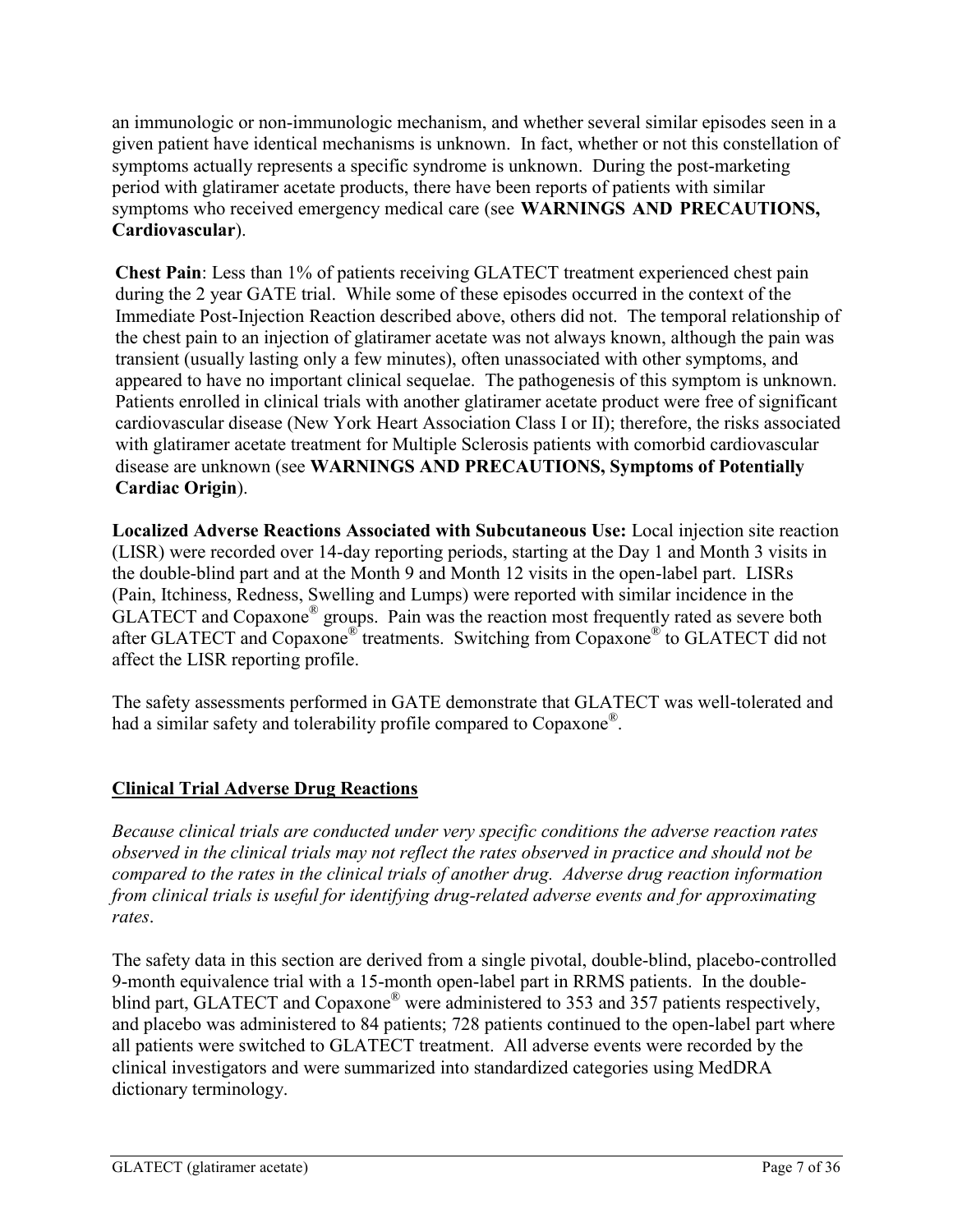The following table lists treatment-emergent signs and symptoms that occurred in at least 1% of patients treated with GLATECT or Copaxone®, and more frequent than placebo, over the double-blind study period of 9 months in the clinical trial.

**Table 1 – Treatment-Emergent Adverse Events for ≥1% of Patients in the GLATECT or Copaxone® Group and More Frequent than Placebo; Double-Blind Part** 

| <b>MedDRA System Organ Class</b><br><b>Preferred Term</b> | <b>GLATECT</b><br>$N = 353$ (%) | Copaxone®<br>$N = 357$ (%) | Placebo<br>$N = 84$ (%) |
|-----------------------------------------------------------|---------------------------------|----------------------------|-------------------------|
| General disorders and administration site conditions      |                                 |                            |                         |
| Injection site reaction                                   | 16.4%                           | 17.4%                      | 7.1%                    |
| Immediate post-injection reaction                         | 6.8%                            | $5.0\%$                    | $0.0\%$                 |
| Injection site swelling                                   | 4.0%                            | 3.4%                       | 3.6%                    |
| Injection site pain                                       | 3.1%                            | 3.6%                       | 1.2%                    |
| Injection site erythema                                   | 2.3%                            | 2.0%                       | $0.0\%$                 |
| Injection site pruritus                                   | 2.3%                            | 1.4%                       | $0.0\%$                 |
| Influenza like illness                                    | 0.3%                            | 2.2%                       | 1.2%                    |
| <b>Infections and Infestations</b>                        |                                 |                            |                         |
| <b>Bronchitis</b>                                         | 1.4%                            | 1.4%                       | $0.0\%$                 |
| Urinary tract infection                                   | 0.6%                            | 1.1%                       | $0.0\%$                 |
| <b>Nervous System Disorders</b>                           |                                 |                            |                         |
| Multiple sclerosis relapse                                | 1.1%                            | 1.7%                       | $0.0\%$                 |
| <b>Dizziness</b>                                          | 0.6%                            | 2.0%                       | $0.0\%$                 |
| <b>Gastrointestinal Disorders</b>                         |                                 |                            |                         |
| Nausea                                                    | 1.4%                            | 0.8%                       | $0.0\%$                 |
| <b>Skin and Subcutaneous Tissue Disorders</b>             |                                 |                            |                         |
| Rash                                                      | 1.1%                            | 0.6%                       | $0.0\%$                 |
| Urticaria                                                 | 1.1%                            | 0.6%                       | $0.0\%$                 |
| <b>Psychiatric Disorders</b>                              |                                 |                            |                         |
| Depression                                                | 1.7%                            | 2.0%                       | $0.0\%$                 |
| Anxiety                                                   | 0.3%                            | 1.1%                       | $0.0\%$                 |
| <b>Respiratory, Thoracic, and Mediastinal</b>             |                                 |                            |                         |
| Dyspnoea                                                  | $0.8\%$                         | 1.1%                       | $0.0\%$                 |
| Cough                                                     | 0.6%                            | 1.1%                       | $0.0\%$                 |
| <b>Blood and Lymphatic System Disorders</b>               |                                 |                            |                         |
| Lymphadenopathy                                           | 0.6%                            | 1.1%                       | $0.0\%$                 |
| <b>Cardiac Disorders</b>                                  |                                 |                            |                         |
| Tachycardia                                               | 1.1%                            | 0.8%                       | $0.0\%$                 |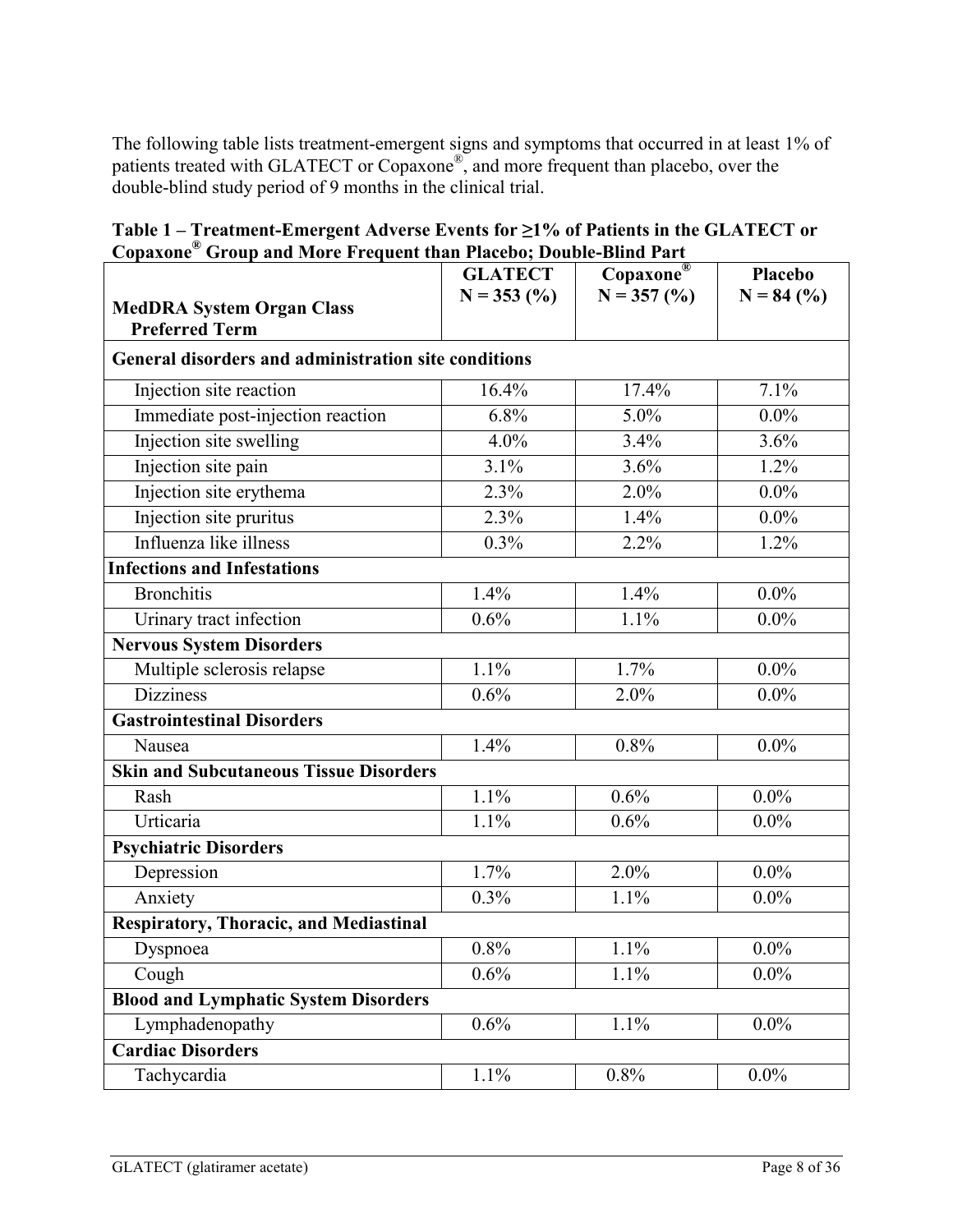In the trial noted above, an open-label treatment phase followed the placebo-controlled period. No new safety signals were observed during the open-label follow-up period of up to 15 months.

Reported adverse event incidences were similar between genders. In the GATE clinical trial, 99.9% of patients were Caucasian. This percentage reflects the higher representation of Caucasian in the MS population, even though it does not reflect the exact world racial distribution among MS patients. In addition, the vast majority of patients treated with GLATECT were between the ages of 18 and 45. Inadequate data are available to perform an analysis of the incidence of adverse events related to clinically relevant age subgroups.

Laboratory analyses were performed on all patients participating in the clinical program for GLATECT. Clinically significant changes in laboratory values for hematology, chemistry, and urinalysis were similar for both GLATECT and Copaxone® in the double-blind part of the clinical trial. No patient receiving GLATECT withdrew from the GATE trial over its total 24 month duration due to abnormal laboratory findings.

# **Less Common Clinical Trial Adverse Drug Reactions (<1%)**

The following is a list of adverse events reported by GLATECT or Copaxone<sup>®</sup> treated patients at an incidence rate of less than 1% and greater than 0.3% of patients and more frequent than placebo in the double-blind part, or  $> 0.3\%$  of total patients in the open label part; if the incidence was above 1% in the open-label part the incidence is specified. In addition potentially important events that occurred at least once in the double-blind phase and open-label extension of the clinical trial are included.

**Blood and lymphatic system disorders:** Anaemia, leukocytosis, leukopenia, neutrophilia

**Ear and labyrinth disorders:** Vertigo, ear pain

**Eye disorders:** Vision blurred

**Gastrointestinal disorders:** Chronic gastritis, diarrhea, vomiting, constipation, abdominal adhesions, dental caries, pancreatitis acute

**General disorders and administration site conditions:** Hyperthermia, injection site hypoaesthesia, injection site oedema, chest pain, chills, injection site atrophy, injection site induration, gait disturbance, fatigue, asthenia, pyrexia

**Hepatobiliary disorders:** Hepatitis toxic, cholecystitis

**Immune system disorders:** Hypersensitivity, anaphylactoid reaction, anaphylactic reaction, drug hypersensitivity

**Infections and infestations**: Pneumonia, sinusitis, oral herpes, tonsillitis, varicella, viral infection, respiratory tract infection viral, respiratory tract infection, pharyngitis, acute sinusitis,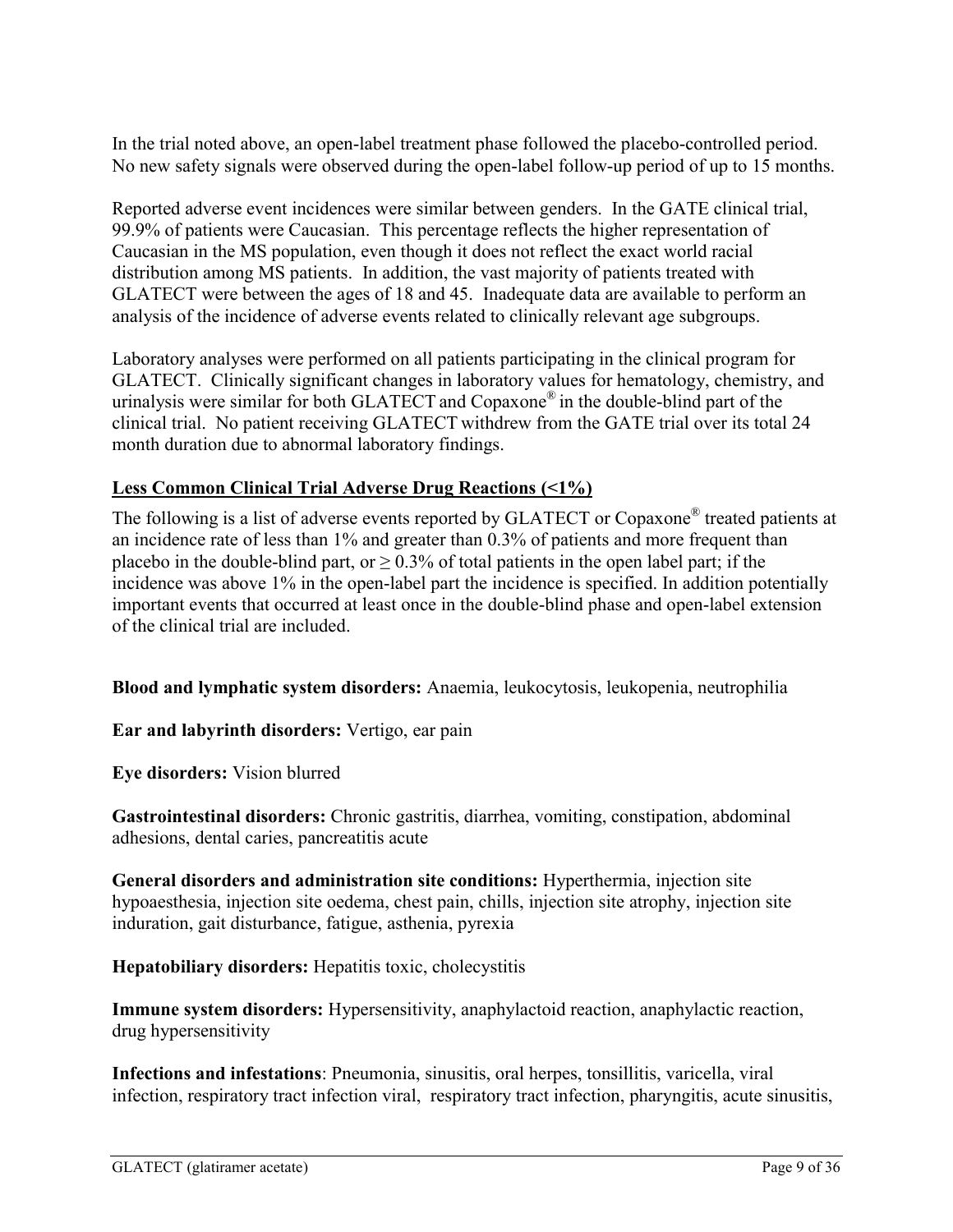influenza, rhinitis, vaginal infection, cystitis, laryngitis, upper respiratory tract infection, ear infection, salpingo-oophoritis, genital candidiasis, urea plasma infection, appendicitis

**Injury, poisoning and procedural complications:** Contusion, face injury, joint injury, brain contusion, joint dislocation, hand fracture, ankle fracture, ligament sprain

**Investigations:** Alanine aminotransferase increased, blood pressure increased, lymphocyte count decreased, weight increased, weight decreased

**Metabolism and nutrition disorders:** Vitamin D deficiency, hypercholesterolaemia

**Musculoskeletal and connective tissue disorders:** Back pain (1.4%), arthralgia, sympathetic posterior cervical syndrome, limb discomfort, musculoskeletal pain, osteoporosis, pain in extremity, osteochondrosis, osteoarthritis, patellofemoral pain syndrome,

**Neoplasms benign, malignant and unspecified (including cysts and polyps):** Uterine leiomyoma, metastases to central nervous system, glioblastoma multiforme, fibroadenoma of breast, small intestine carcinoma

**Nervous system disorders:** Balance disorder, loss of consciousness, hypoesthesia, epilepsy, sciatica, status epilepticus, headache (2.2%), paraesthesia, autonomic nervous system imbalance, somnolence, syncope, tremor, radiculitis cervical, radicular pain secondary progressive multiple sclerosis

**Psychiatric disorders**: Insomnia, anxiety disorder

**Renal and urinary disorders**: Urinary incontinence, proteinurea, micturition urgency, urinary retention, renal colic, nephrolithiasis

**Reproductive system and breast disorders:** Erectile dysfunction, menstrual disorder, dysmenorrhoea, ovarian cyst, endometriosis

**Respiratory, thoracic and mediastinal disorders:** Paranasal sinus mucosal hypertrophy, oropharyngeal pain, rhinitis allergic, paranasal cyst

**Skin and subcutaneous tissue disorders:** Angioedema, pruritis, psoriasis, erythema

**Vascular disorders**: Hypotension, flushing, hypertension (1.1%), peripheral artery thrombosis

# **Adverse Events Reported in >2% of patients in Placebo-Controlled Clinical Trials with Other Glatiramer Acetate Products and More Frequently than with Placebo**

Reports of adverse events not previously noted in the above sections occurring in 4 placebocontrolled clinical trials during treatment with another marketed glatiramer acetate product are listed below. These trials were conducted in a total of 512 patients receiving active treatment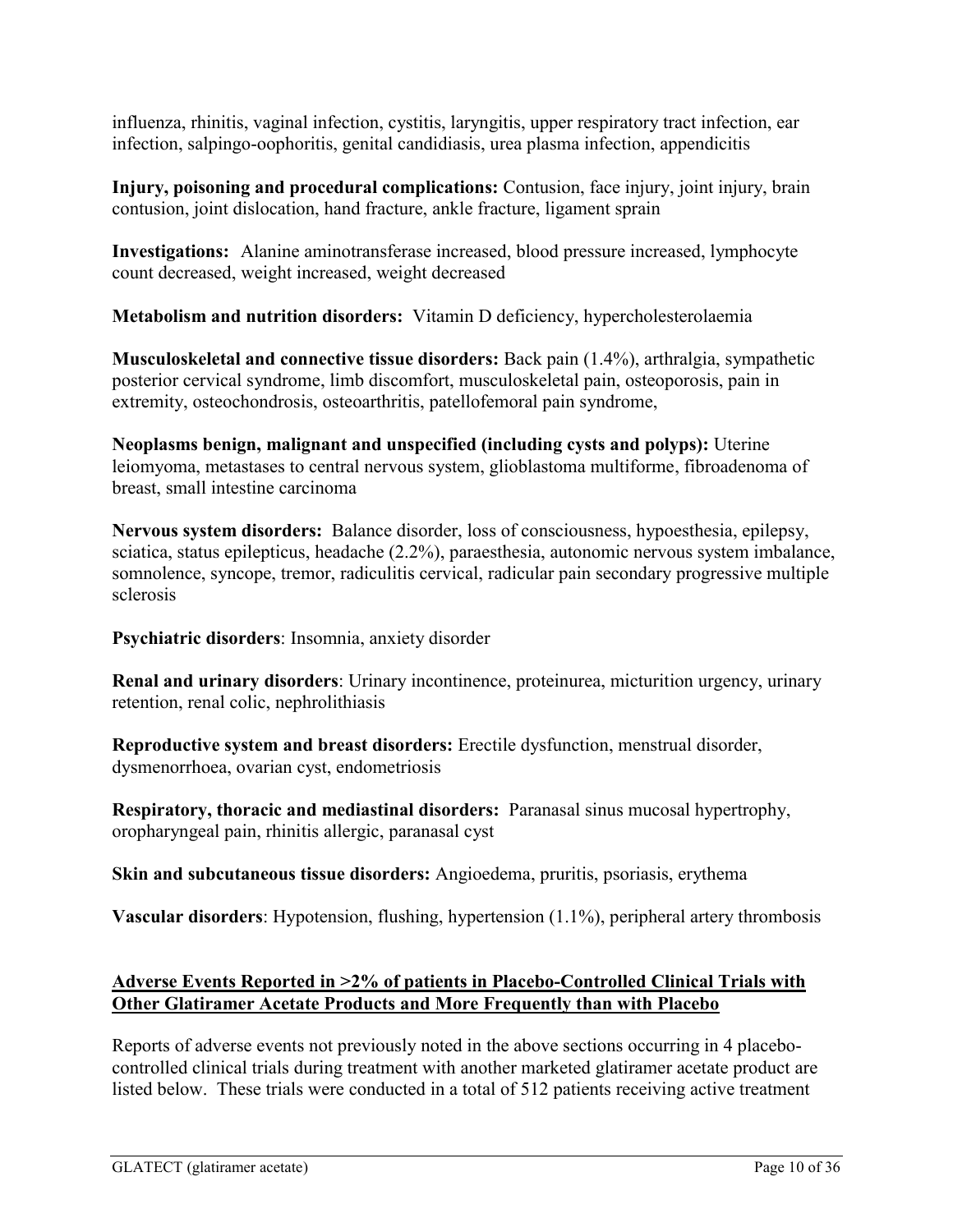and 509 patients treated with placebo for up to 36 months:

**Cardiac disorders:** Palpitations

**Eye disorders:** Eye disorder, diplopia

**Gastrointestinal disorders:** Vomiting, constipation, dyspepsia, dysphagia, faecal incontinence

**General disorders and administration site conditions:** Asthenia, pain, chest pain, injection site inflammation, injection site hypersensitivity, local reaction, edema peripheral, injection site fibrosis

**Infections and infestations:** Infection, influenza, rhinitis, bronchitis, gastroenteritis, vaginal candidiasis, otitis media, herpes simplex

**Metabolic and nutritional disorders**: Weight increased, anorexia.

**Musculoskeletal and connective tissue disorders**: Back pain, arthralgia, neck pain.

**Nervous system disorders**: Hypertonia, tremor, migraine.

**Psychiatric disorders:** Nervousness

**Renal and urinary disorders:** Micturition urgency, pollakiuria

**Respiratory, thoracic and mediastinal disorders**: Cough

**Skin and subcutaneous tissue disorders**: Hyperhidrosis, ecchymosis, skin disorder

**Vascular disorders:** Vasodilatation

# **Other Adverse Events Observed During Clinical Trials with Other Glatiramer Acetate Products**

In pre-marketing clinical trials with another glatiramer acetate 20 mg product, approximately 900 individuals received at least one dose of glatiramer acetate in controlled and uncontrolled clinical trials.

During these trials, all adverse events were recorded by clinical investigators using terminology of their own choosing. To provide a meaningful estimate of the proportion of individuals having adverse events, similar types of events were grouped into a smaller number of standardized categories using COSTART II dictionary terminology. All reported events that occurred at least twice and potentially important events occurring once, are included except those already listed in the previous tables, those too general to be informative, trivial events, and other events which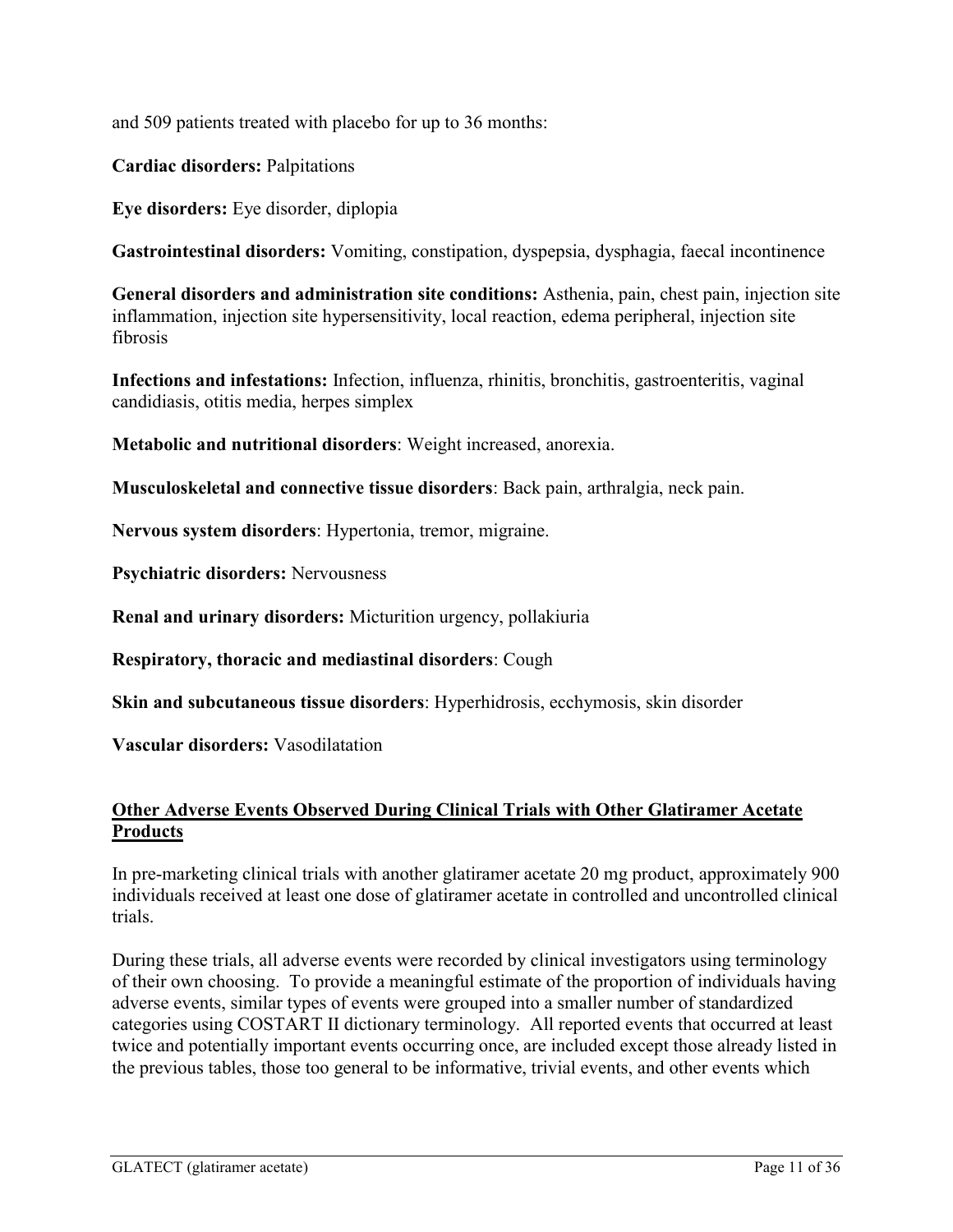occurred in at least 2% of treated patients and were present at equal or greater rates in the placebo group.

Events are further classified within body system categories and enumerated in order of decreasing frequency using the following definitions: *Frequent* adverse events are defined as those occurring in at least 1/100 patients; *infrequent* adverse events are those occurring in 1/100 to 1/1000 patients.

#### **Body as a whole**:

*Frequent*: Injection site edema, injection site atrophy, abscess and injection site hypersensitivity *Infrequent*: Moon face, injection site hematoma, cellulitis, generalized edema, hernia, injection site abscess, serum sickness, suicide attempt, injection site hypertrophy, injection site melanosis, lipoma, and photosensitivity reaction

#### **Cardiovascular**:

*Frequent*: Hypertension *Infrequent*: Hypotension, midsystolic click, systolic murmur, atrial fibrillation, bradycardia, fourth heart sound, postural hypotension and varicose veins

# **Digestive**:

*Frequent*: Liver function abnormality

*Infrequent*: Dry mouth, stomatitis, burning sensation on tongue, cholecystitis, colitis, esophageal ulcer, esophagitis, gastrointestinal carcinoma, gum hemorrhage, hepatomegaly, increased appetite, melena, mouth ulceration, pancreas disorder, pancreatitis, rectal hemorrhage, tenesmus, tongue discoloration and duodenal ulcer

# **Endocrine**:

*Infrequent*: Goiter, hyperthyroidism, and hypothyroidism

#### **Gastrointestinal**:

*Frequent*: Bowel urgency, oral moniliasis, salivary gland enlargement, tooth caries, and ulcerative stomatitis

#### **Hemic and Lymphatic**:

*Infrequent*: Leukopenia, cyanosis, eosinophilia, hematemesis, lymphedema, pancytopenia, and splenomegaly

#### **Metabolic and Nutritional**:

*Infrequent*: Weight loss, alcohol intolerance, Cushing's syndrome, gout, abnormal healing, and xanthoma

#### **Musculoskeletal**:

*Infrequent*: Arthritis, muscle atrophy, bone pain, bursitis, kidney pain, muscle disorder, myopathy, osteomyelitis, tendon pain, and tenosynovitis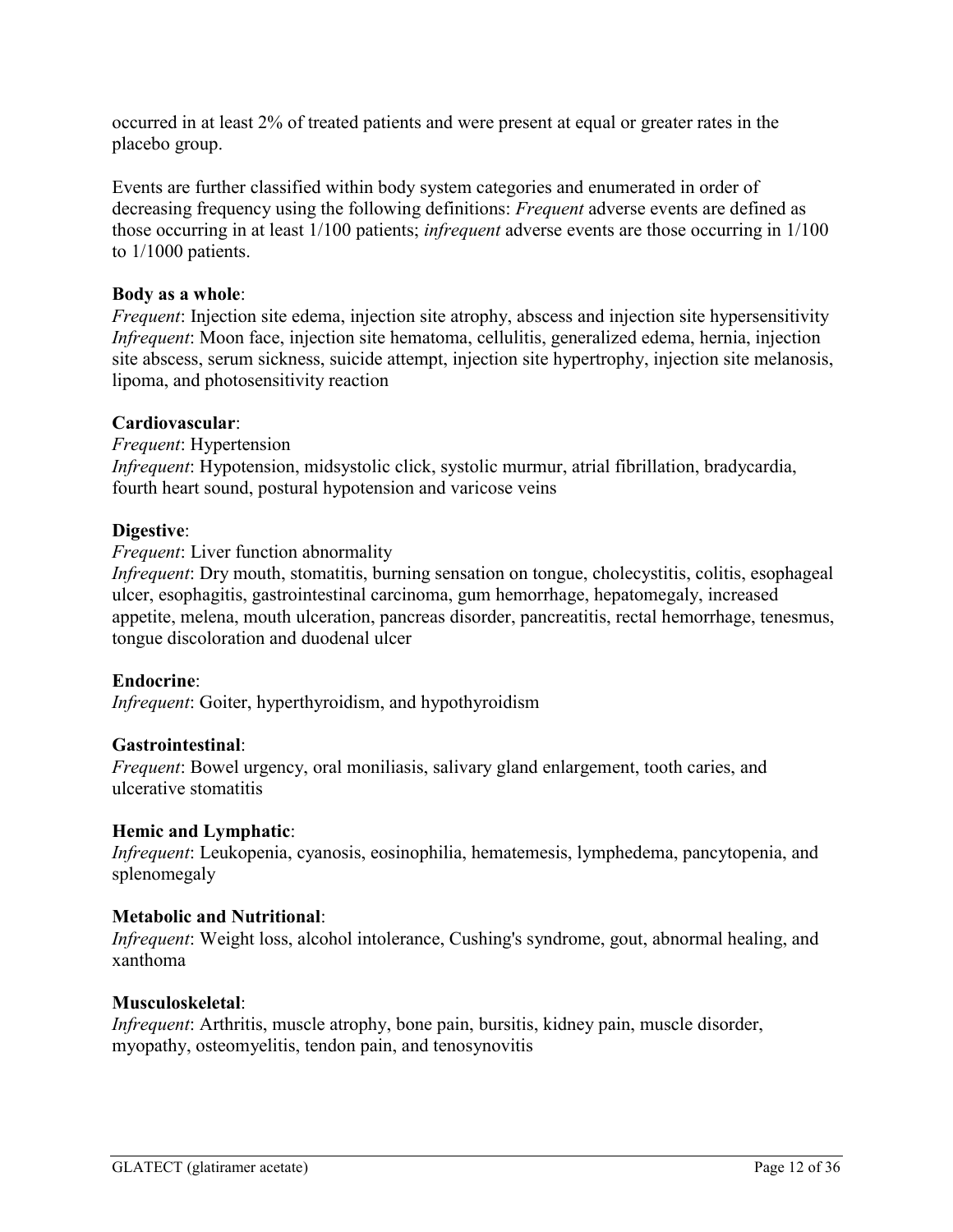#### **Nervous**:

*Frequent*: Abnormal dreams, emotional lability and stupor *Infrequent*: Aphasia, ataxia, convulsion, circumoral paresthesia, depersonalization, hallucinations, hostility, hypokinesia, coma, concentration disorder, facial paralysis, decreased libido, manic reaction, memory impairment, myoclonus, neuralgia, paranoid reaction, paraplegia, psychotic depression and transient stupor

#### **Respiratory**:

*Frequent*: Hyperventilation, hay-fever *Infrequent*: Asthma, pneumonia, epistaxis, hypoventilation, and voice alteration

#### **Skin and Appendages**:

*Frequent*: Eczema, herpes zoster, pustular rash, skin atrophy and warts *Infrequent*: Dry skin, skin hypertrophy, dermatitis, furunculosis, contact dermatitis, erythema nodosum, fungal dermatitis, maculopapular rash, pigmentation, benign skin neoplasm, skin carcinoma, skin striae, and vesiculobullous rash

#### **Special Senses**:

*Frequent*: Visual field defect *Infrequent*: Dry eyes, otitis externa, ptosis, cataract, corneal ulcer, mydriasis, optic neuritis, photophobia, and taste loss

#### **Urogenital**:

*Frequent*: Amenorrhea, hematuria, impotence, menorrhagia, suspicious Papanicolaou smear, urinary frequency and vaginal hemorrhage

*Infrequent*: Vaginitis, flank pain (kidney), abortion, breast engorgement, breast enlargement, breast pain, carcinoma cervix *in situ*, fibrocystic breast, kidney calculus, nocturia, ovarian cyst, priapism, pyelonephritis, abnormal sexual function, and urethritis

# **Post-Market Adverse Drug Reactions**

Reports of the adverse reactions occurring under treatment with other marketed glatiramer acetate products from spontaneous reports and that may or may not have a causal relationship to the drug, include the following:

**Body as a whole**: Sepsis, SLE syndrome, hydrocephalus, enlarged abdomen, injection site hypersensitivity, allergic reaction, anaphylactoid reaction, bacterial infection, fever, infection

**Cardiovascular**: Thrombosis, peripheral vascular disease, pericardial effusion, myocardial infarct, deep thrombophlebitis, coronary occlusion, congestive heart failure, cardiomyopathy, cardiomegaly, arrhythmia, angina pectoris, tachycardia

**Digestive**: Tongue edema, stomach ulcer hemorrhage, liver damage, hepatitis, eructation, cirrhosis of the liver, cholelithiasis, diarrhea, gastrointestinal disorder

**Hemic and lymphatic**: Thrombocytopenia, lymphoma-like reaction, acute leukemia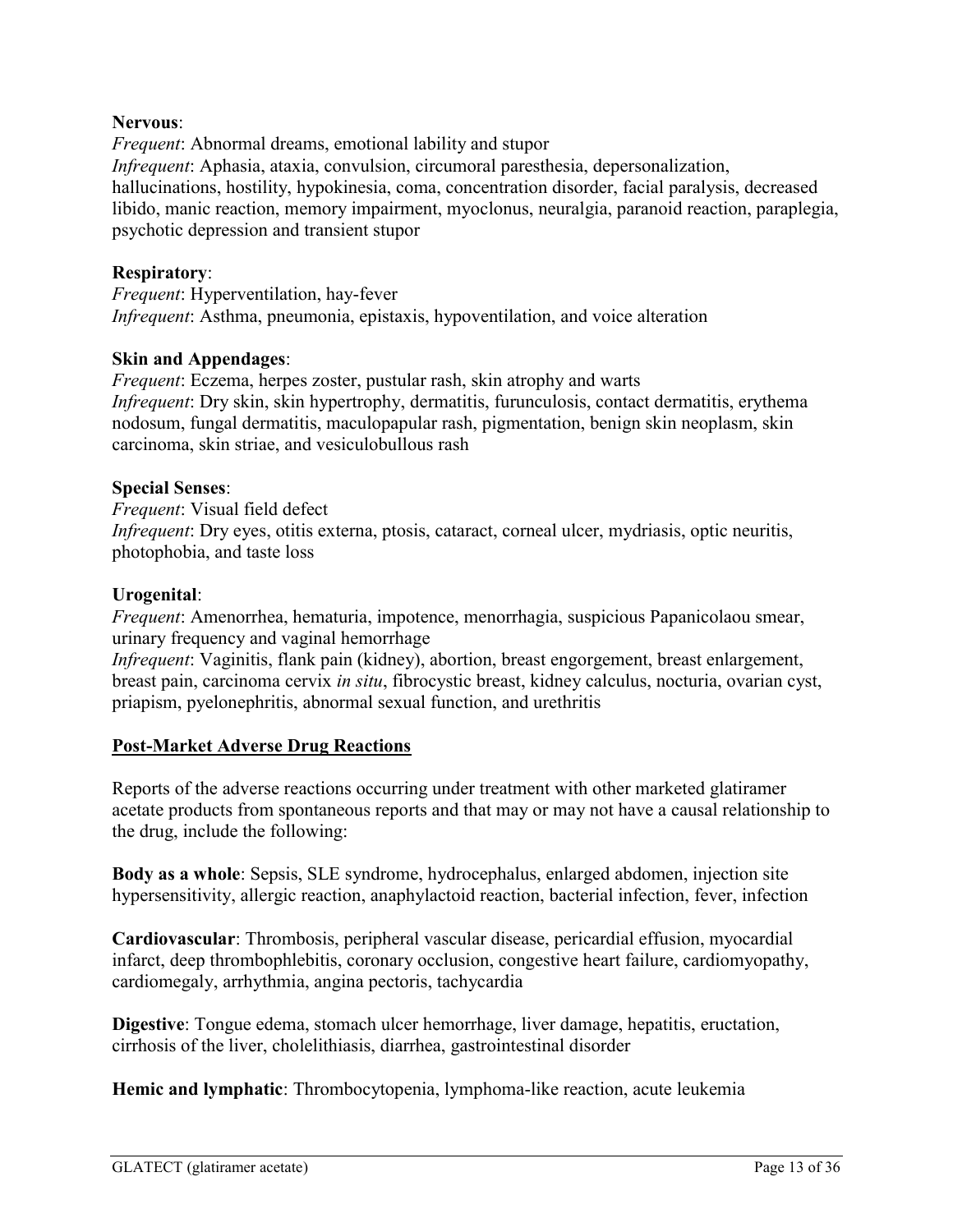# **Metabolic and nutritional disorders**: Hypercholesteremia

#### **Musculoskeletal and connective tissue disorders**: Rheumatoid arthritis, generalized spasm

**Nervous system disorders**: Myelitis, meningitis, CNS neoplasm, cerebrovascular accident, brain edema, abnormal dreams, aphasia, convulsion, neuralgia, anxiety, foot drop, nervousness, speech disorder, vertigo

**Respiratory, thoracic and mediastinal disorders**: Pulmonary embolus, pleural effusion, carcinoma of lung, hay fever, laryngismus

**Skin and subcutaneous tissue disorders**: Herpes simplex, pruritus, rash, urticaria

**Special senses**: Glaucoma, blindness, visual field defect

**Urogenital**: Urogenital neoplasm, urine abnormality, ovarian carcinoma, nephrosis, kidney failure, breast carcinoma, bladder carcinoma, urinary frequency

#### <span id="page-13-0"></span>**DRUG INTERACTIONS**

Interactions between glatiramer acetate and other drugs have not been fully evaluated.

Observations from existing clinical trials do not suggest any significant interactions of glatiramer acetate with therapies commonly used in MS patients. This includes the concurrent use of corticosteroids for up to 28 days. Glatiramer acetate has not been formally evaluated in combination with Interferon beta. However, 246 patients who failed on or who did not tolerate therapy with Interferon beta and were later treated with glatiramer acetate within the framework of an open clinical trial did not report any serious or unexpected adverse events thought to be related to treatment.

#### <span id="page-13-1"></span>**DOSAGE AND ADMINISTRATION**

#### **Dosing Considerations**

GLATECT *should only be prescribed by (or following consultation with) clinicians who are experienced in the diagnosis and management of Multiple Sclerosis.*

The only recommended route of administration of GLATECT (glatiramer acetate) injection is the subcutaneous route. GLATECT should not be administered by the intravenous route or the intramuscular route.

#### **Recommended Dose and Dosage Adjustment**

The recommended dose of GLATECT (glatiramer acetate injection) for the treatment of Relapsing Remitting MS is a daily injection of 20 mg given subcutaneously.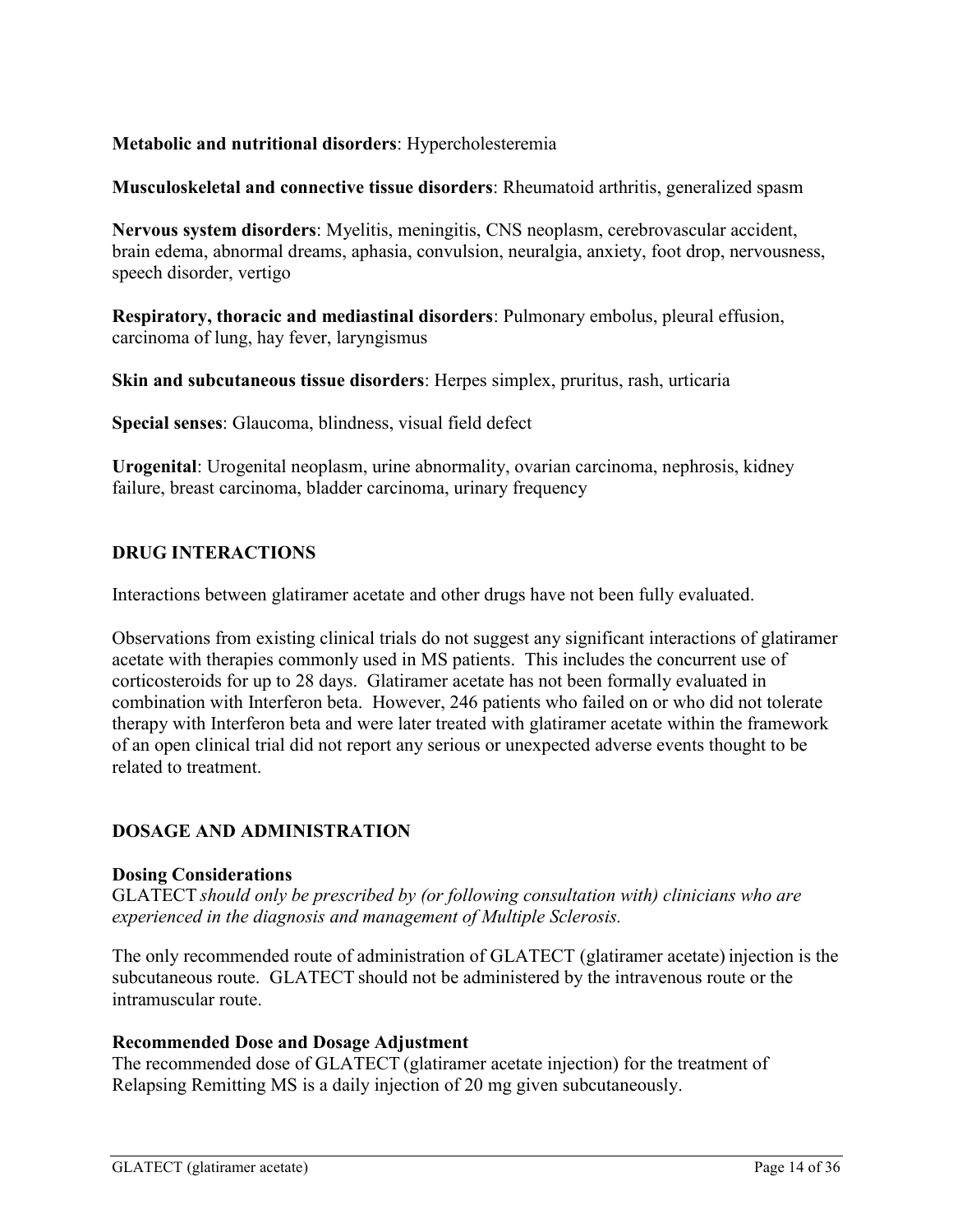#### <span id="page-14-0"></span>**Missed Dose**

If a dose is missed it should be taken as soon as possible. If, however, it is closer to the time of the next dose, skip the missed dose and resume at the usual dosing schedule.

Avoid giving 2 injections in the same 12-hour period.

#### **Administration**

Please see the **Part III – PATIENT MEDICATION INFORMATION** for instructions on the preparation and injection of GLATECT.

# **OVERDOSAGE**

One patient received two GLATECT injections daily (i.e. a dose of 40 mg/day instead of the recommended 20 mg/day) during approximately one month. The patient did not report any adverse events, nor was there any sign in changed clinical laboratory values. Overdose with other glatiramer acetate products (up to 300 mg glatiramer acetate) have been reported. These cases were not associated with any adverse events other than those mentioned in **ADVERSE REACTIONS**. In case of overdose, patients should be monitored and the appropriate symptomatic and supportive therapy instituted.

<span id="page-14-1"></span>For management of a suspected drug overdose, contact your regional Poison Control Centre.

# **ACTION AND CLINICAL PHARMACOLOGY**

#### **Mechanism of Action**

GLATECT is a sterile solution of glatiramer acetate which consists of the acetate salts of a mixture of synthetic polypeptides containing the four naturally occurring amino acids L-tyrosine, L-alanine, L-glutamic acid and L-lysine with an average molar fraction of 0.086 to 0.100; 0.392 to 0.462; 0.129 to 0.153 and 0.300 to 0.374, respectively.

The mechanisms by which glatiramer acetate exerts its effect on Multiple Sclerosis (MS) are not fully elucidated. However, it is thought to act by modifying immune processes that are currently believed to be responsible for the pathogenesis of MS. This hypothesis is supported by findings of studies that have been carried out to explore the pathogenesis of experimental autoimmune encephalomyelitis (EAE), a condition induced in animals that is generally accepted as an experimental model of MS.

Studies in animals and *in vitro* systems suggest that upon its administration glatiramer acetate specific suppressor T cells are induced and activated in the periphery.

Because the immunological profile of glatiramer acetate remains to be fully elucidated, concerns exist about its potential to alter naturally occurring immune responses (see **PRECAUTIONS**).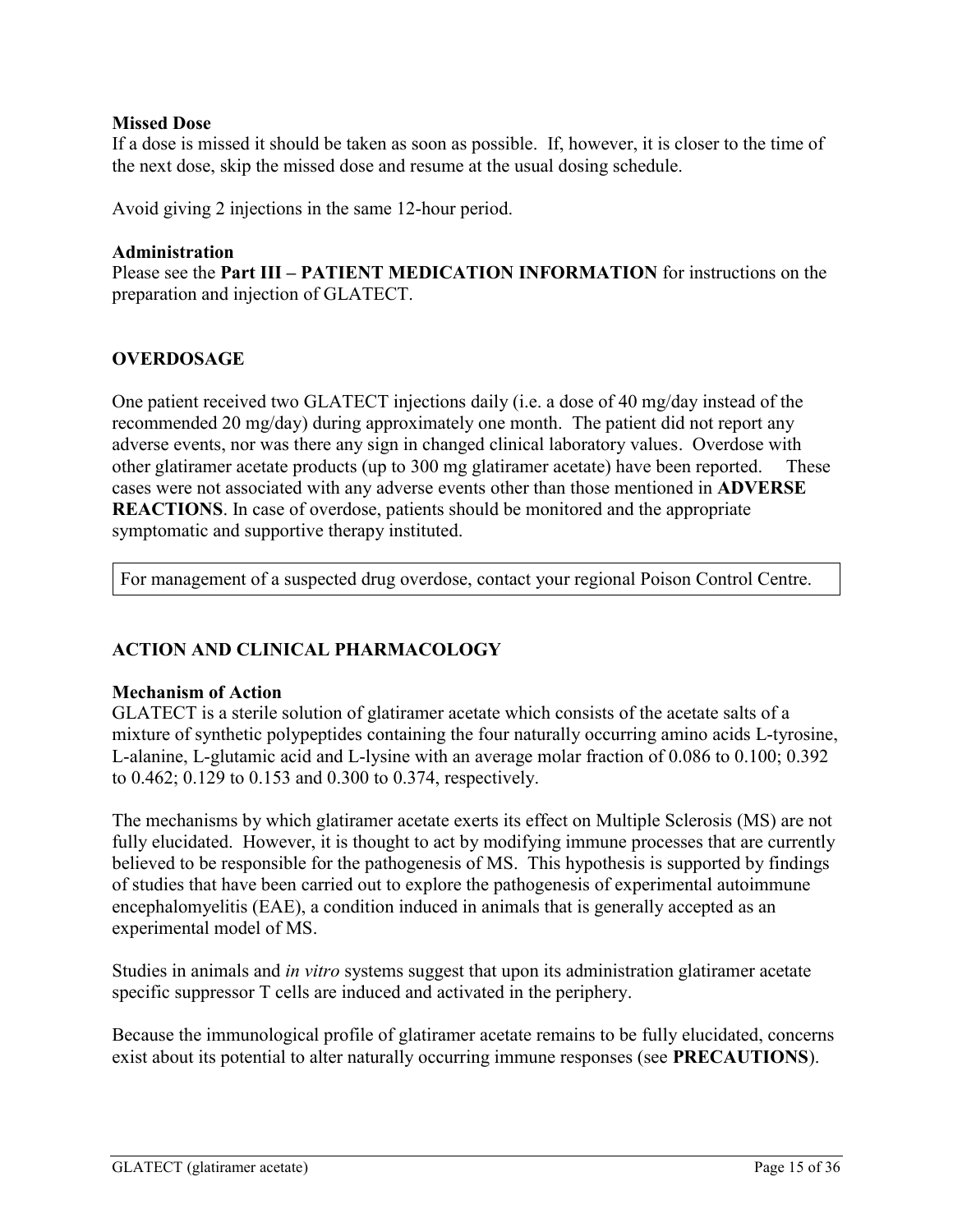#### **Pharmacokinetics**

Results obtained in pharmacokinetic studies performed with glatiramer acetate in humans (healthy volunteers) and animals support the assumption that a substantial fraction of the therapeutic dose delivered to patients subcutaneously is hydrolyzed locally. Nevertheless, larger fragments of glatiramer acetate can be recognized by glatiramer acetate reactive antibodies. Some fraction of the injected material, either intact or partially hydrolyzed, is presumed to enter the lymphatic circulation, enabling it to reach regional lymph nodes, and some, may enter the systemic circulation intact.

# <span id="page-15-0"></span>**STORAGE AND STABILITY**

#### Pre-filled syringes

The pre-filled syringes of GLATECT must be refrigerated immediately upon receipt (2° - 8°C). DO NOT FREEZE.

Store in the original package in order to protect from light. If you cannot have refrigerator storage, pre-filled syringes of GLATECT can be stored at room temperature (15° - 25°C) once for up to 1 month. After this one month period, if the pre-filled syringes have not been used and are still in their original packaging, they must be returned to storage in a refrigerator (2° - 8°C). Each pre-filled syringe is for single use only.

# <span id="page-15-1"></span>**DOSAGE FORMS, COMPOSITION AND PACKAGING**

#### Pre-filled Syringe

GLATECT is a single-use 1 mL pre-filled glass syringe containing a clear sterile solution of 20 mg glatiramer acetate and 40 mg mannitol in water for injection. GLATECT is available in packs of 30 single-use 1 mL pre-filled glass syringes.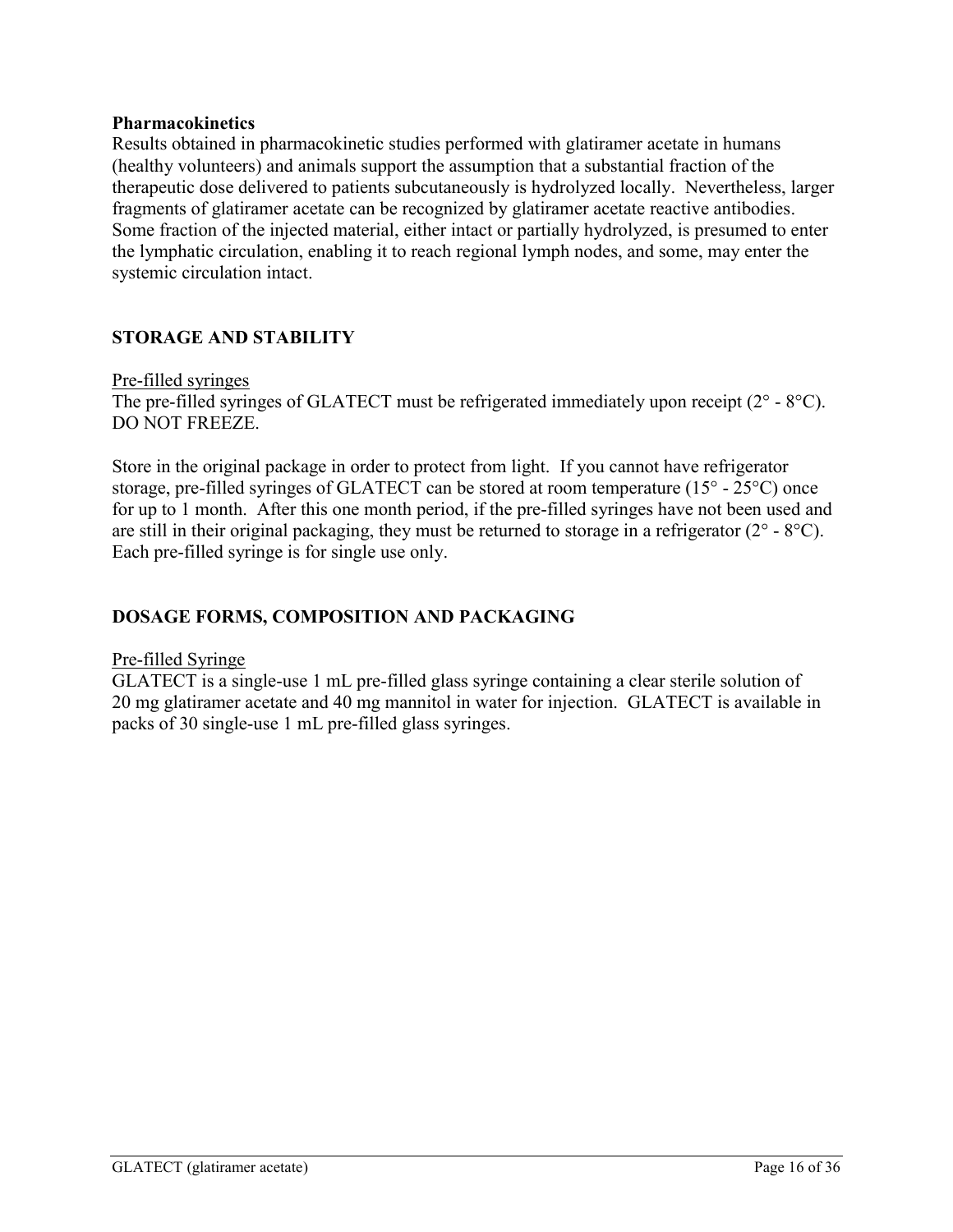# **PART II: SCIENTIFIC INFORMATION**

# **PHARMACEUTICAL INFORMATION**

# **Drug Substance**

<span id="page-16-1"></span><span id="page-16-0"></span>

| Proper name:        | Glatiramer acetate                                                                                                                                                                                                                                                                                                                                                                                                                                  |  |  |  |
|---------------------|-----------------------------------------------------------------------------------------------------------------------------------------------------------------------------------------------------------------------------------------------------------------------------------------------------------------------------------------------------------------------------------------------------------------------------------------------------|--|--|--|
| Chemical name:      | Poly(L-Alanine-ran-L-glutamic acid-ran-L-lysine-ran-L-<br>Tyrosine) acetate                                                                                                                                                                                                                                                                                                                                                                         |  |  |  |
| Description:        | Glatiramer acetate consists of the acetate salts of a mixture<br>of synthetic polypeptides containing four naturally<br>occurring amino acids in random order but in a defined<br>molar fraction. The amino acids present are L-tyrosine (L-<br>Tyr), L-alanine (L-Ala), L-glutamic acid (L-Glu), and L-<br>lysine (L-Lys) with an average molar fraction of 0.086 to<br>0.100, 0.392 to 0.462, 0.129 to 0.153 and 0.300 to 0.374,<br>respectively. |  |  |  |
| Molecular formula:  | Poly[L-Tyr <sup>n</sup> , L-Ala <sup>m</sup> , L-Glu <sup>p</sup> , L-Lys <sup>k</sup> ] x $C_2H_4O_2$                                                                                                                                                                                                                                                                                                                                              |  |  |  |
| Molecular mass:     | The average molecular weight of glatiramer acetate is<br>5,000 to 9,000 daltons.                                                                                                                                                                                                                                                                                                                                                                    |  |  |  |
| Structural formula: | HO<br>HO.                                                                                                                                                                                                                                                                                                                                                                                                                                           |  |  |  |

Physicochemical properties: Glatiramer acetate is a white to off white powder and is soluble in water and insoluble in heptane. A solution of 1 % (m/V) in water has a pH value of  $5.5 - 7.0$ .

 $n = 0.086 - 0.100$ <br>m = 0.392 - 0.462

 $p = 0.129 - 0.153$ <br>k = 0.300 - 0.374

.x AcOH

 $NH<sub>2</sub>$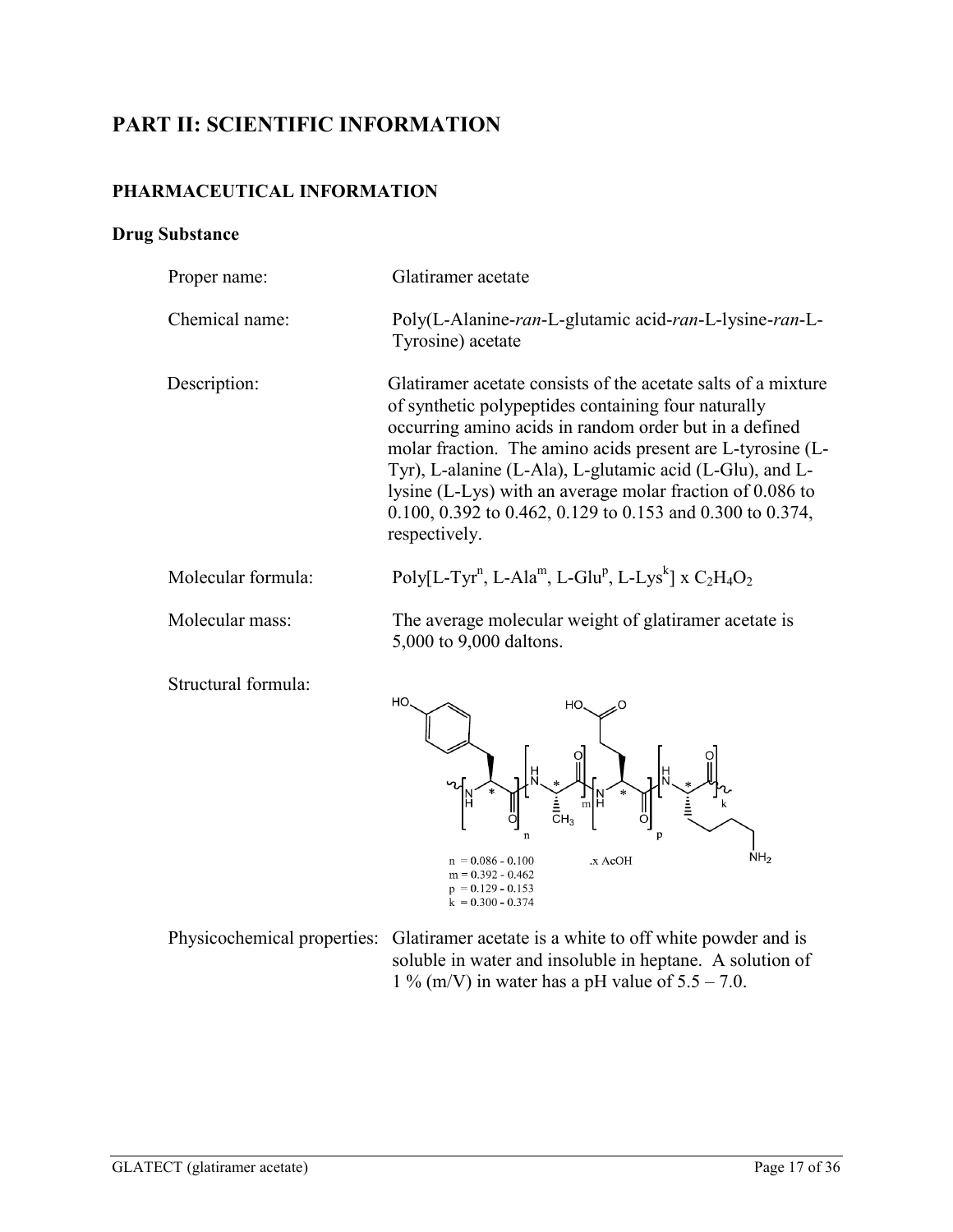# <span id="page-17-0"></span>**CLINICAL TRIALS**

Physico-chemical characterization studies and non-clinical pharmacology and toxicology studies have demonstrated similarity between GLATECT and Copaxone<sup>®</sup> to support the use of surrogate MRI endpoints for evaluation of therapeutic equivalence.

GLATECT was evaluated in a multi-center, pivotal, randomized, double-blind, placebocontrolled, parallel-group, 9 month, equivalence trial (GATE) comparing the efficacy and safety and tolerability of GLATECT to Copaxone<sup>®</sup> in patients with RRMS. This was followed by 15 months of open-label treatment with GLATECT to evaluate the long-term safety and efficacy. In this study, a dose of 20 mg/day was used. The primary objective in the double-blind phase was to demonstrate that the efficacy of GLATECT is equivalent to Copaxone<sup>®</sup> as measured by the number of gadolinium-enhancing (GdE) lesions on T1-weighted MRIs during Months 7 to 9.

# **Study Demographics and Trial Design**

| <b>Study</b> | <b>Trial Design</b>                                                         | Dosage, Route<br>оf<br><b>Administration</b>                      | <b>Number of Patients</b>                   | <b>Mean Age</b><br>(Range) | Gender             |
|--------------|-----------------------------------------------------------------------------|-------------------------------------------------------------------|---------------------------------------------|----------------------------|--------------------|
|              | Double-blind,<br>randomized,                                                | 1 ml sc injection<br>once daily:                                  |                                             | 33.1<br>$(18-56)$          | Females:<br>66.5 % |
|              | placebo and<br>active<br>controlled,<br>equivalence<br>trial $-9$<br>months | <b>GLATECT</b><br>$20 \text{ mg}$<br>Copaxone®<br>$20 \text{ mg}$ | GLATECT: 353<br>Copaxone <sup>®</sup> : 357 |                            | Males:<br>33.5%    |
| <b>GATE</b>  |                                                                             | Placebo                                                           | Placebo: 84                                 |                            |                    |
|              | Uncontrolled<br>open-label<br>safety trial -                                | 1 ml sc injection<br>once daily:                                  | <b>GLATECT/GLATECT:</b><br>324              | 33.1<br>$(18-56)$          | Females:<br>66.2 % |
|              | 15 months                                                                   | <b>GLATECT</b><br>$20 \text{ mg}$                                 | Copaxone <sup>®</sup> /<br>GLATECT: 323     |                            | Males:<br>33.8%    |
|              |                                                                             |                                                                   | Placebo/GLATECT:<br>81                      |                            |                    |

#### **Table 3 - Summary of Clinical Trial Patient Demographics**

GLATECT: Glatiramer acetate 20 mg/mL prefilled syringe; s.c.: subcutaneous

The equivalence trial was conducted in a representative RRMS population with clinically and radiographically active disease. The treatment groups were comparable for demographic and other baseline and disease characteristics. Patients were diagnosed with RRMS according to the revised McDonald criteria (2010) and experienced at least one relapse in the year before first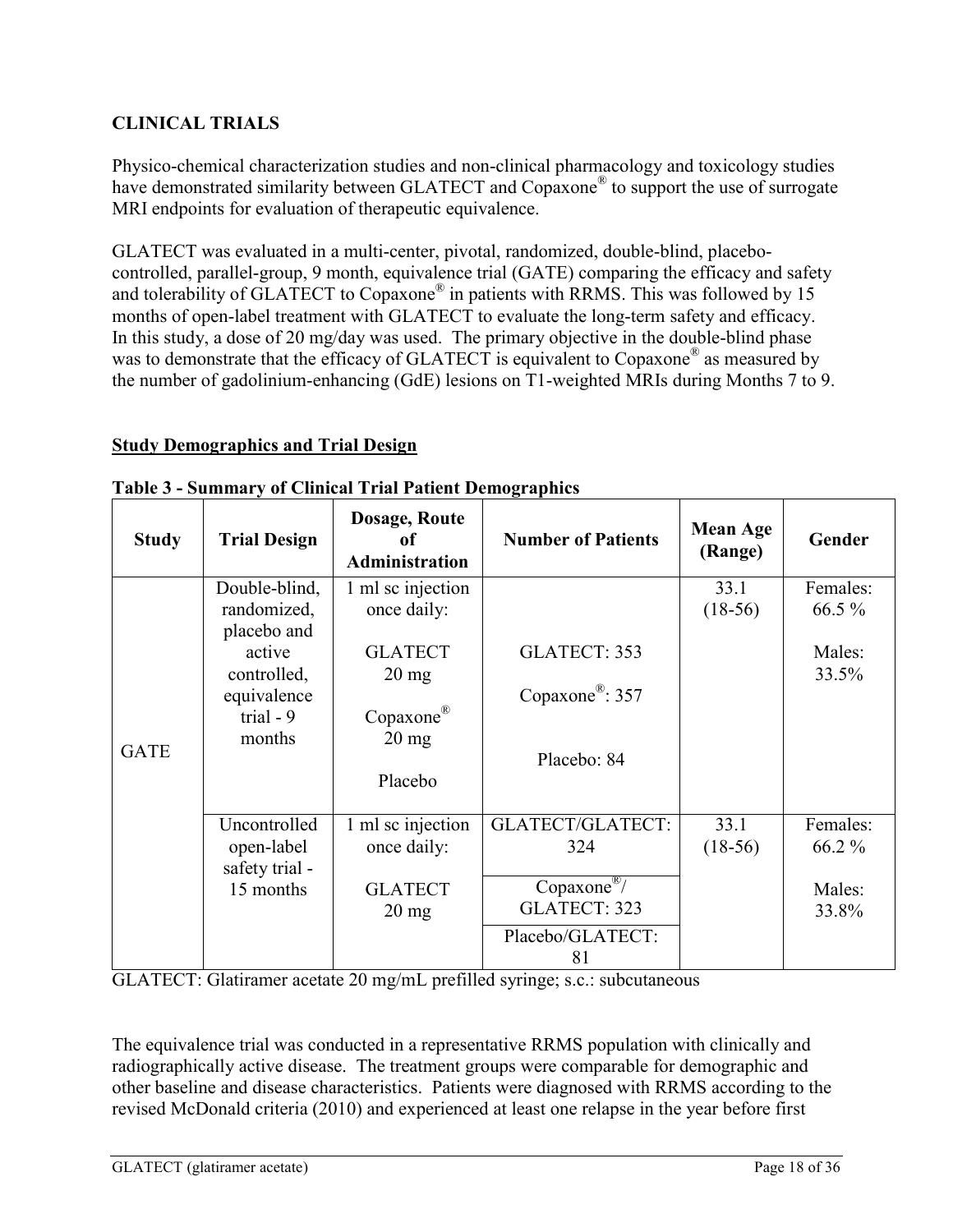screening assessment. Patients also had at least one T1-GdE lesion on routine brain MRI taken within 3 months of screening and had scores of no more than 5.5 on the Kurtzke Expanded Disability Status Scale (EDSS), a standard scale ranging from 0 (normal) to 10 (death due to MS).

# **Study Results**

The primary efficacy analysis consisted of 2 parts: the assay sensitivity to determine whether the combined active treatments GLATECT and Copaxone® were superior to placebo and the equivalence analysis to determine whether GLATECT was equivalent to Copaxone® in the number of T1-GdE lesions at Months 7, 8 and 9. The outcome in the Full Analysis Set (FAS) was considered the primary outcome for the trial; the outcome was also supported from results in the Per Protocol Set.

In the FAS, the upper limit of the 95% CI for the ratio of the number of T1-GdE lesions during Months 7 to 9 of GLATECT and Copaxone<sup>®</sup> combined over placebo was less than 1 (upper limit 95% CI: 0.651), indicating that the combined active treatments were superior to placebo, hence confirming that the trial was appropriate to assess equivalence.

The least-squares mean of T1-GdE lesions at Months 7 to 9 was 0.447 in the GLATECT group and 0.408 in the Copaxone<sup>®</sup> group, thus the point estimate of the GLATECT/Copaxone<sup>®</sup> T1-GdE lesion ratio was 1.095 with a 95% CI of [0.883; 1.360] in the FAS. The 95% CI value was within the pre-defined equivalence interval [0.727; 1.375], indicating that GLATECT was therapeutically equivalent to Copaxone® in reducing the number of active brain lesions in patients with RRMS.

During the double-blind part of the study, formation of glatiramer acetate-reactive antibodies (ADA) was reported for a similar proportion of patients and comparable serum glatiramer ADA titer levels were reported in both groups. Switching from Copaxone® to GLATECT treatment in the open-label part had no impact on the incidence or titer levels of ADA.

# *Clinical Trials Conducted To Support Approval of COPAXONE® (Glatiramer Acetate)*

The efficacy of another glatiramer acetate product was evaluated in two placebo-controlled trials in patients with Relapsing Remitting MS (RRMS). In a third placebo-controlled study the effects of glatiramer acetate on MRI parameters were assessed.

The first trial was a pilot study Trial I (Trial BR-1) which was conducted at a single-center and was a double-blind, randomized, matched-pair, parallel group placebo-controlled trial. Fifty patients with RRMS were randomized to receive 20 mg/day glatiramer acetate (n=25) or placebo (n=25) subcutaneously. The protocol- specified primary outcome measure was the proportion of patients who were relapse free during the 2-year duration of the trial, but two additional relevant outcomes were also specified as endpoints: frequency of attacks during the trial, and the change in the number of attacks compared to the rate of attacks in the 2 years prior to study entry. Results from this study (see Table 4) show that there was a statistically significant effect of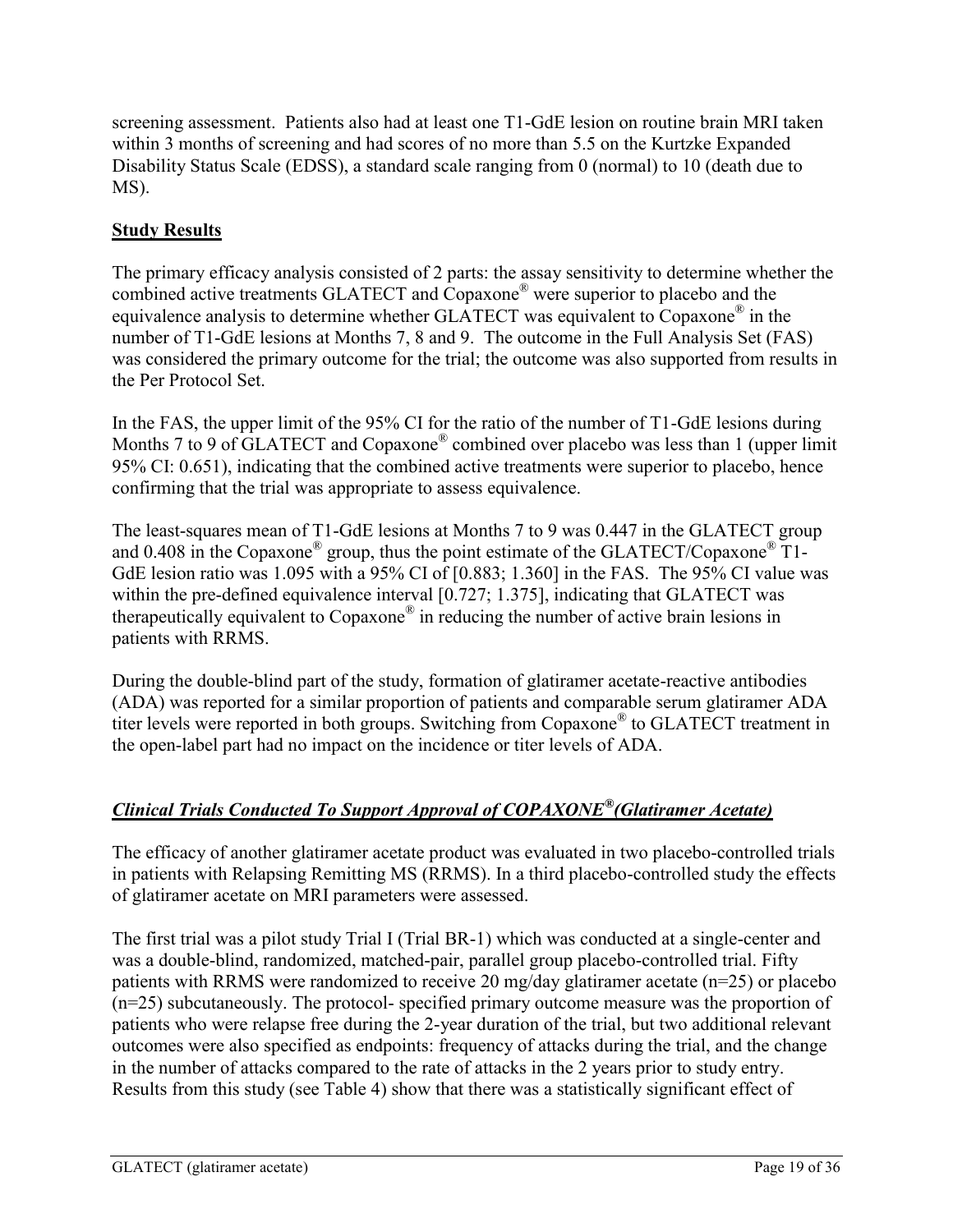glatiramer acetate on number of relapses.

| Outcome               | Trial I <sup>a</sup>                |                   |         |  |
|-----------------------|-------------------------------------|-------------------|---------|--|
|                       | <b>Glatiramer</b> acetate<br>$n=25$ | Placebo<br>$n=25$ | p-Value |  |
| % Relapse Free        | 14/25(56%)                          | 7/25(28%)         | 0.085   |  |
| Patients              |                                     |                   |         |  |
| Mean Relapse          | $0.6/2$ years                       | $2.4/2$ years     | 0.005   |  |
| Frequency             |                                     |                   |         |  |
| Reduction in Relapse  | 3.2                                 | 1.6               | 0.025   |  |
| Rate                  |                                     |                   |         |  |
| compared to pre-study |                                     |                   |         |  |
| Median Time to First  | >700                                | 150               | 0.03    |  |
| Relapse (days)        |                                     |                   |         |  |
| % of Progression-     | 20/25(80%)                          | 13/25(52%)        | 0.07    |  |
| Free* Patients        |                                     |                   |         |  |

# **Table 4 Trial BR-1: Efficacy Results**

<sup>a</sup>The primary efficacy measure for **Trial I** was the proportion of patients who were relapse free during the 2 year duration of the trial (% **Relapse Free**). Analyses were based on the intent-totreat population.

\* Progression defined as an increase of at least 1 point on the DSS that persists for at least 3 consecutive months.

Trial II (01-9001) was a multicenter double-blind, randomized, placebo-controlled trial. Two hundred and fifty-one patients with RRMS were randomized to receive 20 mg/day glatiramer acetate ( $n=125$ ) or placebo ( $n=126$ ) subcutaneously. Patients were diagnosed with RRMS by Poser criteria, and had at least 2 exacerbations during the 2 years immediately preceding enrollment. Patients had a score of no more than 5 on the Kurtzke Expanded Disability Scale Score (EDSS), a standard scale ranging from 0 (normal) to 10 (death due to MS). A score of 5 is defined as one at which a patient is still ambulatory but for whom full daily activities are impaired due to disability, a score of 6 is defined as one at which the patient is still ambulatory but requires assistance and a score of 7 on this scale means that the patient requires a wheelchair.

Patients were seen every 3 months for 2 years, as well as within several days of a presumed exacerbation. In order for an exacerbation to be confirmed, a blinded neurologist had to document objective neurologic signs, as well as document the existence of other criteria (e.g., the persistence of the lesion for at least 48 hours).

The protocol-specified primary outcome measure was the mean number of relapses during treatment.

Table 5 shows results of the analysis of primary as well as several secondary outcome measures at two years based on the intent-to-treat population.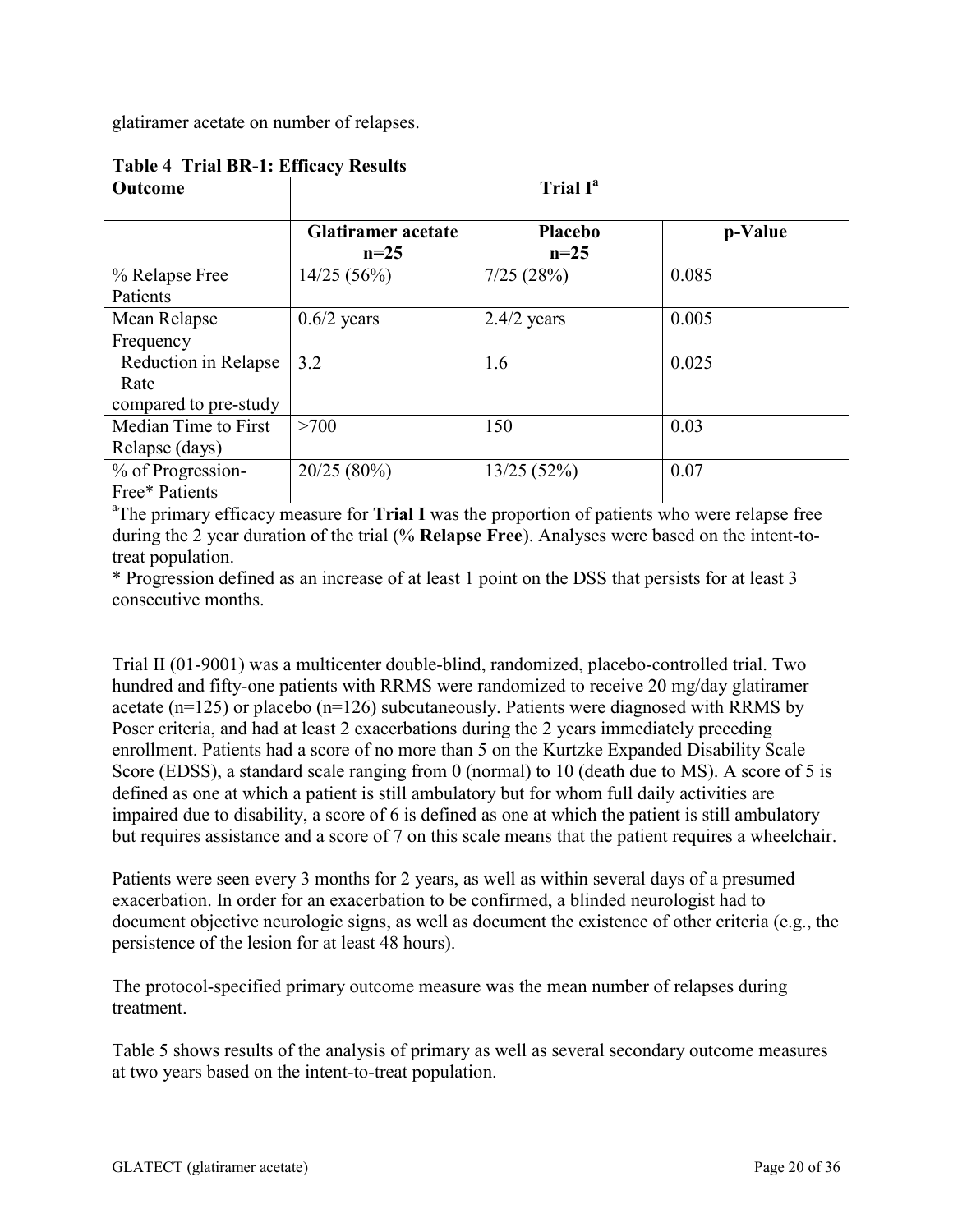| Outcome                       | Trial II <sup>a</sup>                |                           |         |
|-------------------------------|--------------------------------------|---------------------------|---------|
|                               | <b>Glatiramer</b> acetate<br>$n=125$ | <b>Placebo</b><br>$n=126$ | p-Value |
| Mean No of                    | 1.19                                 | 1.68                      | 0.007   |
| Relapses/2 years <sup>b</sup> |                                      |                           |         |
| % Relapse Free                | 42/125(34%)                          | 34/126(27%)               | 0.25    |
| Patients                      |                                      |                           |         |
| Median Time to First          | 287                                  | 198                       | 0.23    |
| Relapse (days)                |                                      |                           |         |
| % of Patients                 | 98/125 (78%)                         | 95/126(75%)               | 0.48    |
| Progression Free <sup>C</sup> |                                      |                           |         |
| Mean Change in                | $-0.05$                              | $+0.21$                   | 0.023   |
| <b>EDSS</b>                   |                                      |                           |         |

**Table 5 - Core (24-month) Double-Blind Study: Effect on Relapse Rate**

a

The primary efficacy measure for Trial II was the number of relapses during treatment. Analyses were based on the intent-to-treat population.

b Baseline adjusted mean

c Progression defined as an increase of at least 1 point on the EDSS that persists for at least 3 consecutive months.

\* Analysis of Covariance adjusted for baseline EDSS, prior 2-year relapse rate and study centers. ANCOVA or analysis of covariance is a statistical test used to adjust for covariate differences between the treatment and control groups which may confound the true treatment effect when one or more factors are not balanced across treatment groups.

The effects of glatiramer acetate on relapse severity were not evaluated in either trial. Both studies showed a beneficial effect of glatiramer acetate on relapse rate, and on this basis glatiramer acetate is considered effective.

The third study (9003) was a multi-national, multi-center, MRI-monitored study. A total of 239 patients with RRMS (119 on glatiramer acetate and 120 on placebo) were randomized. Inclusion criteria were similar to those in Trial II (Study 01-9001) with the additional criteria that patients had to have at least one Gd-enhancing lesion on the screening MRI. The patients were treated initially in a double-blind manner for nine months, during which they underwent monthly MRI scanning. The primary endpoint for the double-blind phase was the total cumulative number of T1 Gd-enhancing lesions over nine months. Other MRI parameters were assessed as secondary endpoints. Table 6 summarizes the results for the parameters monitored during the nine-month double-blind phase for the intent-to-treat cohort. Because the link between MRI findings and the clinical status of patients is contentious, the prognostic value of the following statistically significant findings is unknown.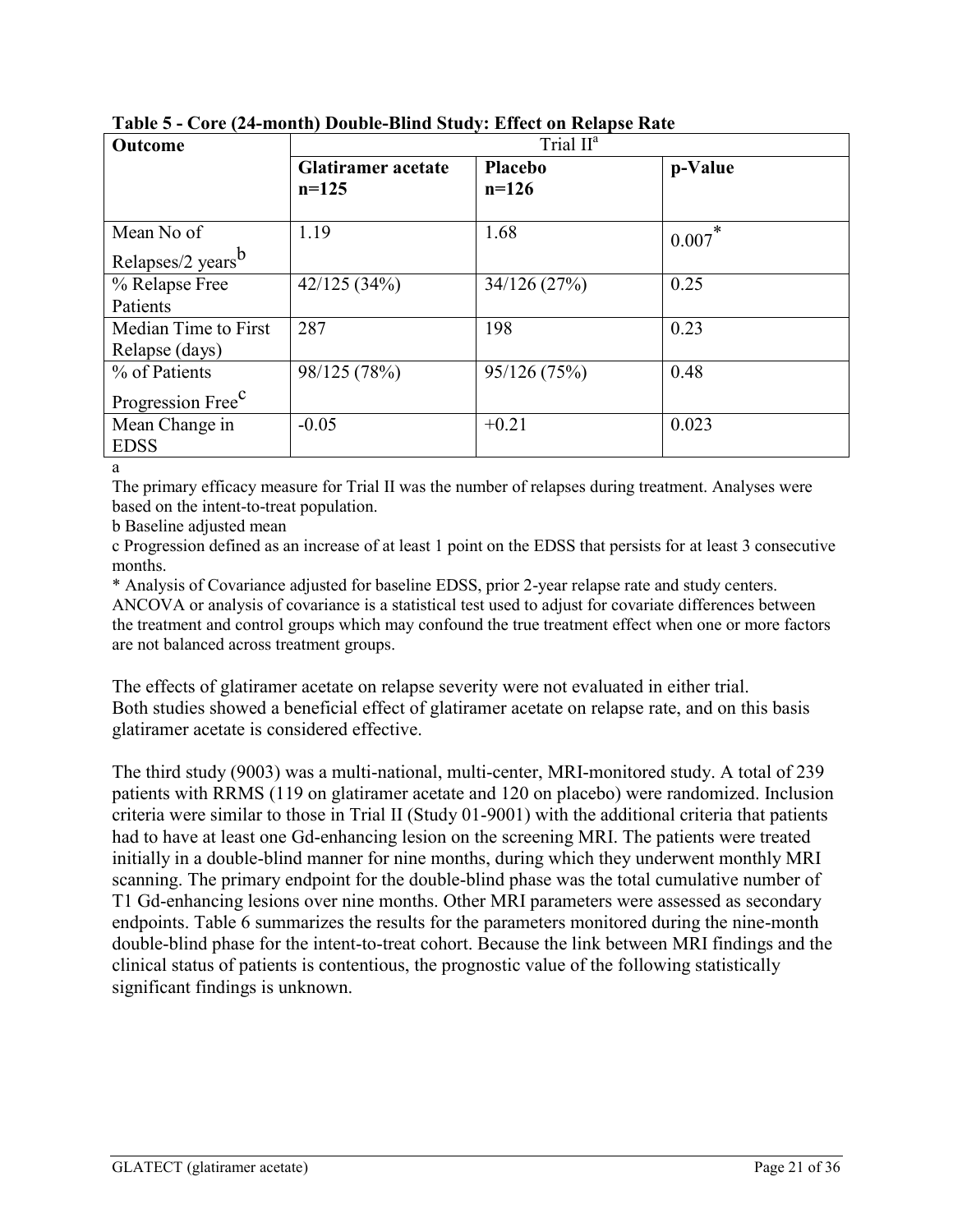| No.            | <b>Outcome</b>                                                                                  | <b>Glatiramer</b><br>Acetate<br>$(n=113)$ | Placebo<br>$(n=115)$ | p-value |
|----------------|-------------------------------------------------------------------------------------------------|-------------------------------------------|----------------------|---------|
|                | Primary Endpoint                                                                                |                                           |                      |         |
|                | Medians of the Cumulative Number<br>of T1 Gd-Enhancing Lesions                                  | 12                                        | 17                   | 0.0037  |
|                | <b>Secondary Endpoints</b>                                                                      |                                           |                      |         |
| $\overline{2}$ | Medians of the Cumulative<br>Number of New T1 Gd-Enhancing<br>Lesions                           | 9                                         | 14                   | 0.0347  |
| $\overline{3}$ | Medians of the Cumulative<br>Number of New T2 Lesions                                           | 5                                         | 8                    | 0.01    |
| 4              | Medians of the Cumulative<br>Change from Baseline in volumes<br>(mL) of T1 Gd-Enhancing Lesions | $-0.309$                                  | $\theta$             | 0.0248  |
| 5              | Medians of the Cumulative<br>Change from Baseline in volumes<br>(mL) of T2 Lesions              | 8.852                                     | 13.566               | 0.0229  |
| 6.             | Medians of the Cumulative<br>Change from Baseline in volumes<br>(mL) of T1 Hypointense Lesions  | 1.642                                     | 1.829                | 0.7311  |
|                | Proportion of T1 Gd-Enhancing<br><b>Lesion-Free Patients</b>                                    | 46.4%                                     | 32.2%                | 0.0653  |

**Table 6 - Nine-Month Double-Blind Phase: MRI Endpoints - Results**

The mean number of relapses in this 9 month study was 0.50 for the COPAXONE® group and 0.77 for the placebo group ( $p = 0.0077$ ).

# **Patients with early RRMS**

A fourth study (GA/9010) was a multicenter, randomized, double-blind, placebo-controlled, parallel group study involving 481 patients for up to three years (glatiramer acetate 20 mg/day: n=243; placebo: n=238). It was performed in patients with a well-defined, single, unifocal neurological presentation and with at least two cerebral lesions on T2-weighted MRI (previously referred to as "clinically isolated syndrome"). The primary outcome measure in the study was the time to development of a second exacerbation according to Poser criteria. Secondary outcomes were brain MRI measures including number of new T2 lesions and T2 lesion volume. Time to development of a second exacerbation was significantly delayed in the glatiramer acetate group corresponding to a risk reduction of  $45\%$  (Hazard Ratio = 0.55; 95% CI [0.40;  $0.77$ ],  $p=0.0005$ ).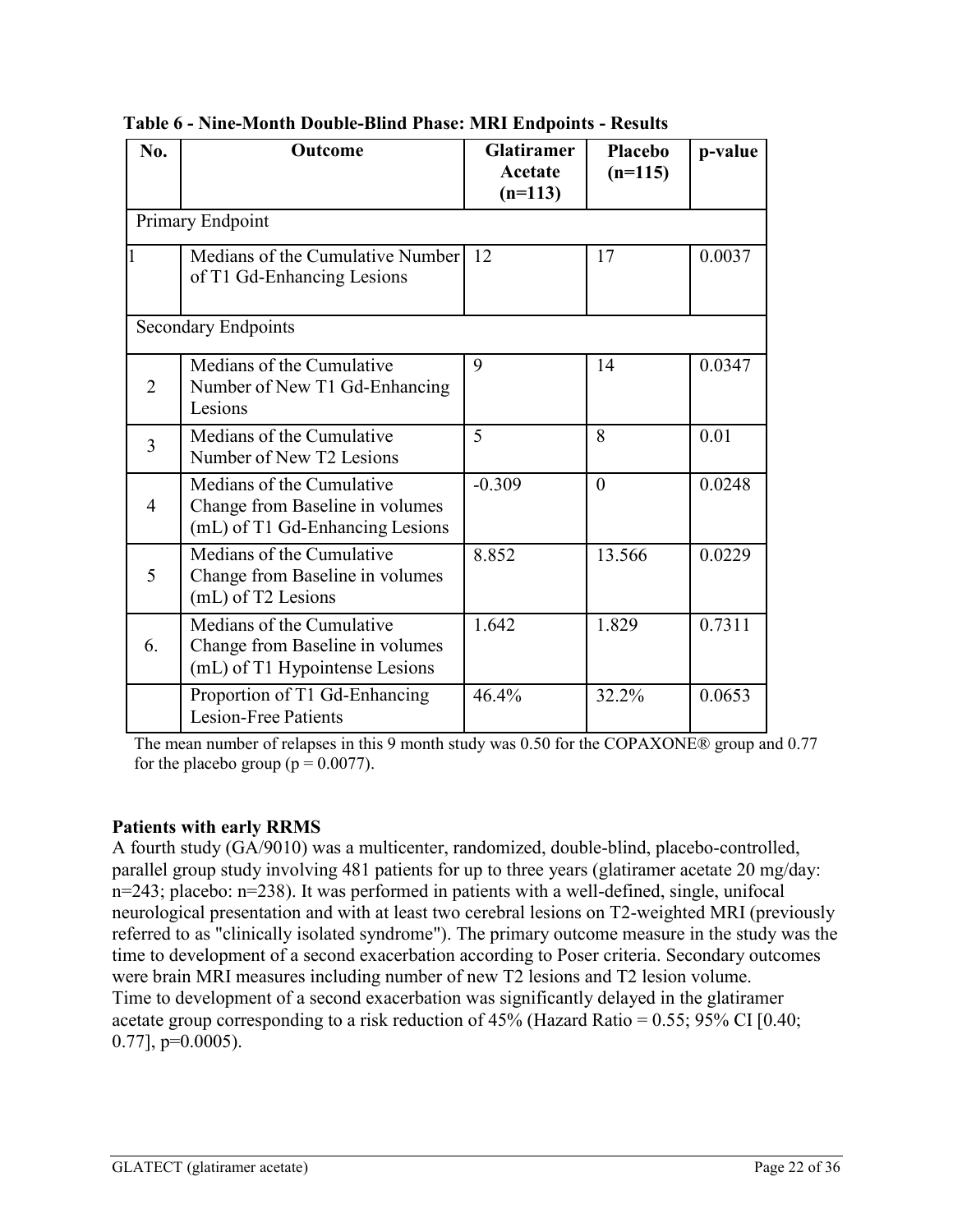Glatiramer acetate prolonged the time to second exacerbation by 386 (115%) days, from 336 days in the placebo group to 722 days in the glatiramer acetate group (based on the 25th percentile; Kaplan-Meier estimates).

A total of 25% of glatiramer acetate patients, and 43% of placebo patients experienced a second exacerbation in an average duration of treatment of 2.4 years.

The benefit of treatment with glatiramer acetate over placebo was also demonstrated in two secondary MRI-based endpoints. The number of new T2 lesions at last observed value (LOV) was significantly lower ( $p<0.0001$ ) for patients on glatiramer acetate, demonstrating a treatment effect of 58% for glatiramer acetate over placebo (mean number of new T2 lesions at LOV was 0.7 for glatiramer acetate and 1.8 for placebo). Additionally, baseline-adjusted T2 lesion volume at LOV showed a significant reduction ( $p=0.0013$ ) of 13% for glatiramer acetate over placebo (median change in T2 volume from baseline to LOV was 0.7 mL on glatiramer acetate and 1.3 mL on placebo).

However, the impact of early treatment with COPAXONE 20 mg/mL once-daily on the long term evolution of the disease is unknown as the study was mainly designed to assess the time to the second exacerbation event.

# <span id="page-22-0"></span>**DETAILED PHARMACOLOGY**

# **Preclinical Studies**

Glatiramer acetate is efficacious in suppressing and/or preventing both the clinical and histological manifestations of the most widely accepted animal model of Multiple Sclerosis, EAE. This effect of glatiramer acetate has been demonstrated in a wide variety of species including mice, rats, guinea pigs, rabbits, and primates (rhesus monkeys and baboons).

Glatiramer acetate partially cross-reacts with myelin basic protein (MBP) at both the humoral and cellular levels. In addition, it competes with myelin-associated peptides including myelin oligodendrocyte glycoprotein (MOG) and proteolipid protein (PLP) for binding to major histocompatibility complex (MHC) class II molecules. Glatiramer acetate binds with high affinity to MHC Class II molecules on the surface of antigen presenting cells. *In vitro* studies demonstrate that the affinity of glatiramer acetate is sufficient to competitively displace MBP, MOG and PLP from MHC Class II. Specificity of glatiramer acetate binding is demonstrated by the observation that anti-MHC Class II DR antibodies but not anti-MHC I or anti-MHC Class II DQ antibodies inhibit interaction of glatiramer acetate with MHC Class II.

Induction of suppressor T-cells has been demonstrated experimentally. T-cell hybridomas established from spleen cells of glatiramer acetate treated animals were shown to adoptively transfer resistance to EAE in untreated animals and to inhibit antigen-specific proliferation and interleukin-2 (IL-2) secretion of an MBP-specific T-cell line. Inhibition of MBP-specific effector T-cells by glatiramer acetate has been demonstrated in several *in vitro* studies. In the presence of antigen presenting cells, glatiramer acetate competitively inhibits proliferation and IL-2 and interferon gamma secretion by human MBP-specific T-cell lines while having no effect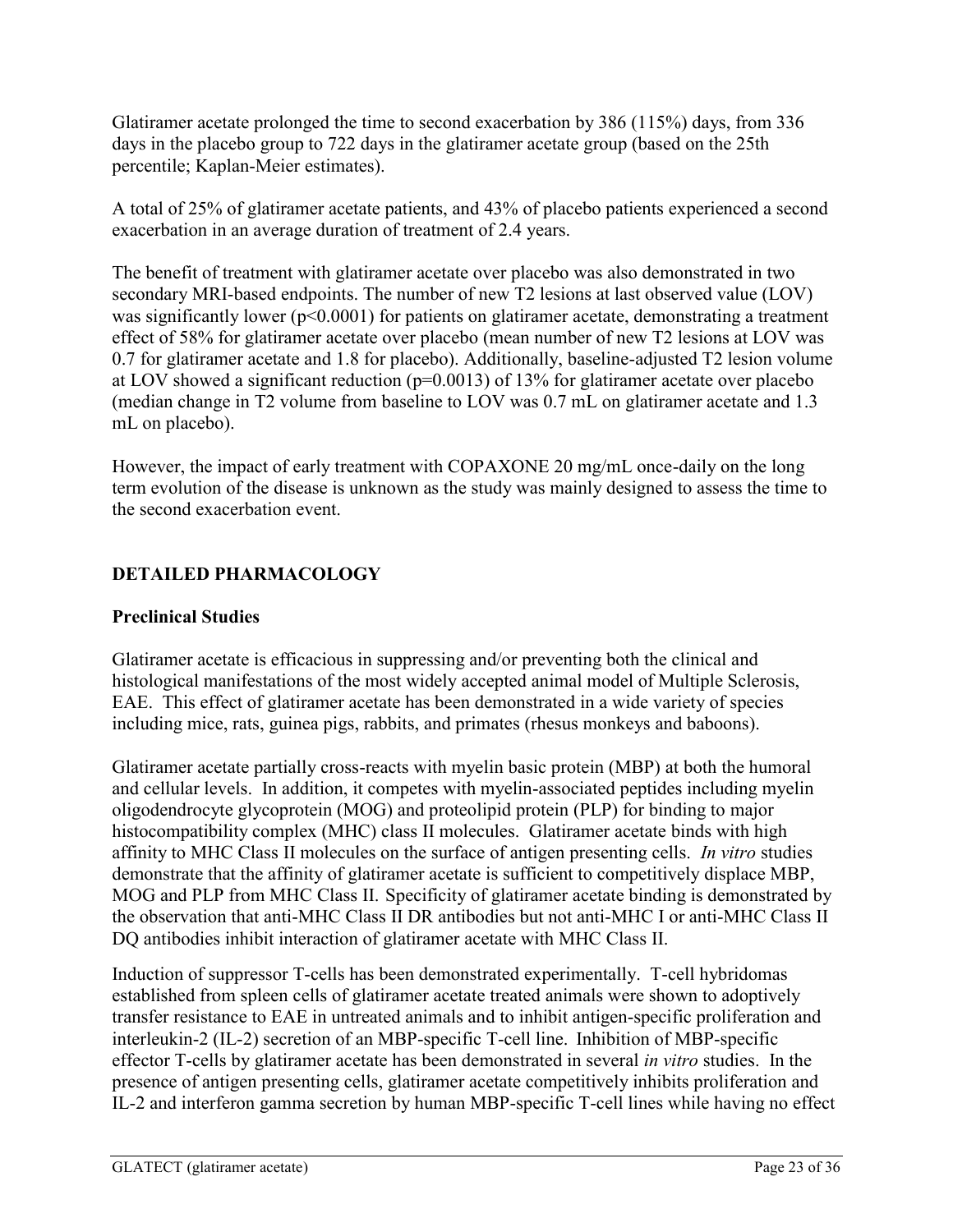on T-cell lines specific for other antigens. Glatiramer acetate alone does not stimulate proliferation, IL-2 secretion or cytotoxic responses in human MBP-specific T-cells. In addition, glatiramer acetate has been shown to inhibit MBP-specific T-cell cytotoxicity.

Attempts have been made to characterize bioavailability using subcutaneously administered  $^{125}$ I-Glatiramer acetate in animals. Serum samples were qualitatively analyzed by HPLC to estimate the proportion of intact glatiramer acetate and glatiramer acetate-related peptide fragments over time. The HPLC elution pattern was consistent with that for glatiramer acetate three minutes after injection. By 15 minutes, the elution pattern shifted to two distinct smaller species and free iodide. It is unclear if the smaller species represented <sup>125</sup>I-Glatiramer acetate metabolites or other unrelated species iodinated as a result of iodide exchange. These studies have not been repeated in man.

Other *in vitro* and *in vivo* studies in animals demonstrated that <sup>125</sup>I-Glatiramer acetate is rapidly degraded at the site of injection. Tissue homogenate studies suggested this may also be true in man. Due to the possibility of de-iodination, iodide exchange and incorporation of amino acids from glatiramer acetate into other peptides, results from these studies with  $^{125}$ I-Glatiramer acetate must be cautiously interpreted.

# <span id="page-23-0"></span>**TOXICOLOGY**

# **Acute Toxicity**

Glatiramer acetate was well tolerated following a single subcutaneous injection at a dose of 400 mg/kg in the rat. No toxic effects were noted.

After I.V. administration of 200 mg/kg in the rat, severe morbidities with about 10% mortalities were recorded. At 40 mg/kg, no mortalities occurred and only transient tremor was noted in one animal.

# **Long-Term Toxicity (Subchronic and Chronic)**

Toxicity and reproductive studies were performed with glatiramer acetate involving 560 rats treated for up to 6 months, 68 rabbits treated for up to 2 weeks, 23 dogs treated for up to 3 months and 32 monkeys treated for up to 1 year. The several deaths that occurred (5 rats in the 6 month study, 2 rats in the 4-week study, 1 rat in the segment III reproduction study and 1 monkey in the 1-year study) were judged as incidental and unrelated to treatment.

Chronic and subchronic daily subcutaneous injections were systemically well tolerated at doses of up to 30 mg/kg/day for periods extending for up to 6 months in the rat and up to one year in the monkey.

In aging male rats (at the end of the life-span carcinogenicity study), there was a small increase in the incidence of glomerulonephritis. The NOAEL for this finding was 7.5 mg/kg/day.

At doses of 30 mg/kg and above some findings such as slight reduction in body weight gain, and occasional minor changes in blood chemistry and hematological parameters were noted. These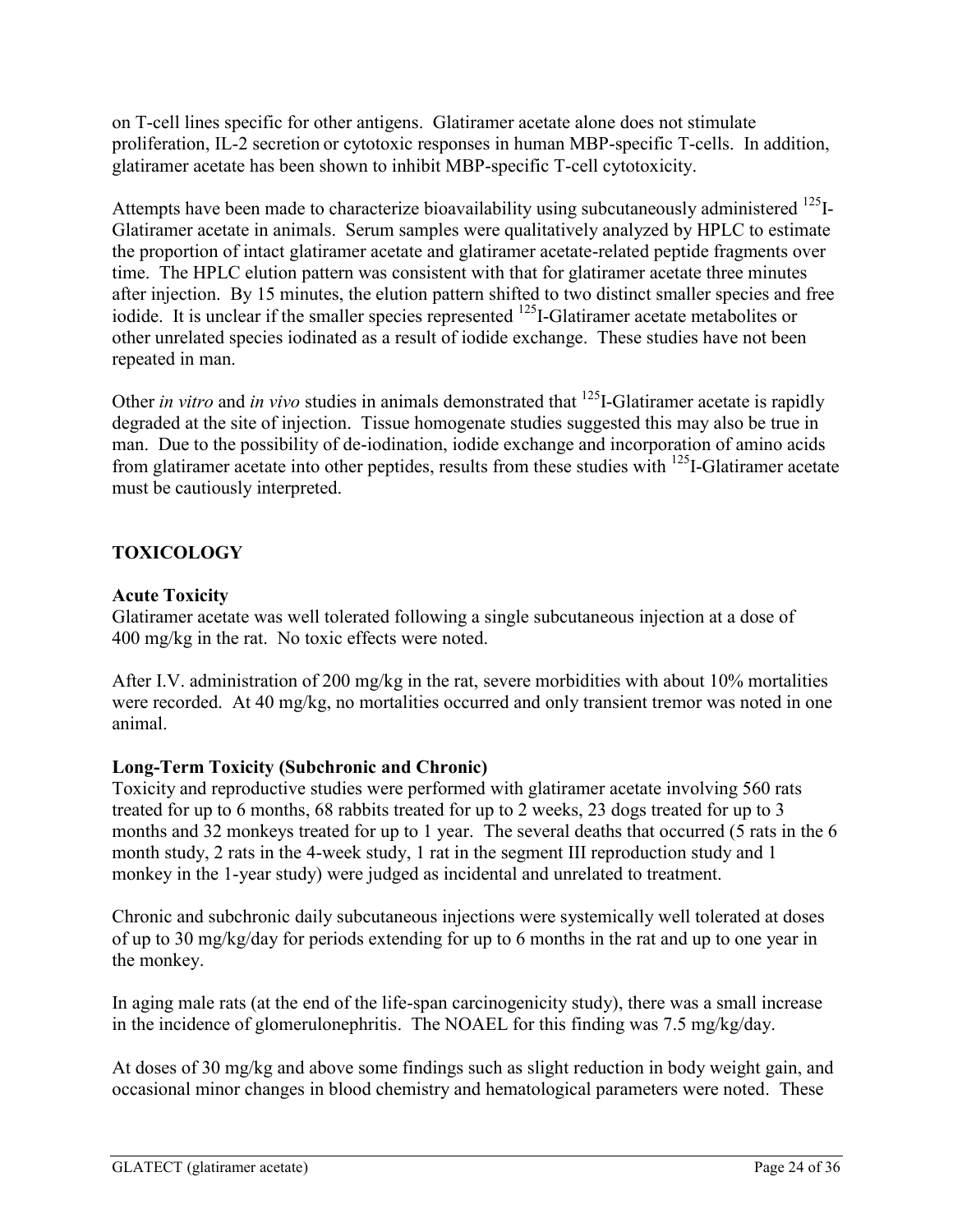findings were noted in some studies and not in others, and were without any clinical sequelae. No remarkable findings were noted in ophthalmoscopic or in EKG evaluations. In monkeys treated with 30 mg/kg/day there were some evidence for over immune stimulations such as an increase in the titer of antinuclear antibodies, an increase in the incidence of germinal centers in the bone marrow and of minor chronic focal fibrosing arterial lesions. The association of these findings to treatment is uncertain and the NOAEL for these findings was set to 10 mg/kg/day.

Based on these findings, the NOAEL for the systemic effects of glatiramer acetate in chronic studies is considered to be 7.5 mg/kg.

Local lesions at the injection sites were consistently observed in all studies and were dose related. At doses of 30 mg/kg/day and above in the rat and the monkey, injection site reactions were clinically significant and poorly tolerated.

Repeat-dose toxicity studies were performed to demonstrate comparability of the toxicological profiles of GLATECT and Copaxone®. In rats, treatment with 10 or 40 mg/kg/day GLATECT for up to 90 days resulted in effects that were comparable in nature, incidence and severity to those seen with Copaxone® at equivalent dosing levels. The tissue responses at the injection sites represented a normal tissue response to the presence of foreign material, and by the end of the recovery periods had partially or completely resolved. No additional safety issues were identified.

# **Carcinogenicity**

Two life-span carcinogenicity studies with glatiramer acetate, one in mice and one in rats, were completed. Results from these studies do not suggest any evidence of carcinogenic potential related to glatiramer acetate administered subcutaneously to rats and mice, at dose levels of up to 60 mg/kg/day.

In the two-year carcinogenicity study in the mouse, repeated administration of doses up to 60 mg/kg/day, showed no evidence for systemic carcinogenicity. In males of the high dose group (60 mg/kg/day), but not in females, there was an increased incidence of fibrosarcomas at the injection sites. These rapidly growing sarcomas, consisting of spindle or fusiform cells with local invasion but no metastasis, were associated with skin damage precipitated by repetitive injections of an irritant over a limited skin area.

In the two-year carcinogenicity study in rats, subcutaneous administration of glatiramer acetate at a dose of 30 mg/kg/day was associated with an increased incidence of benign adrenal pheochromocytomas in males only. This effect was not seen at 15 mg/kg/day and was within the historical control values for the testing laboratory.

# **Mutagenicity**

Glatiramer acetate showed a marginal and inconsistent effect on structural chromosomal aberrations in cultured human lymphocytes. Chromosomal aberrations or abnormalities did not occur in bone marrow cells of mice administered 140 mg/kg glatiramer acetate, equivalent to approximately 60% of the LD50/kg, i.p. Glatiramer acetate, with or without metabolic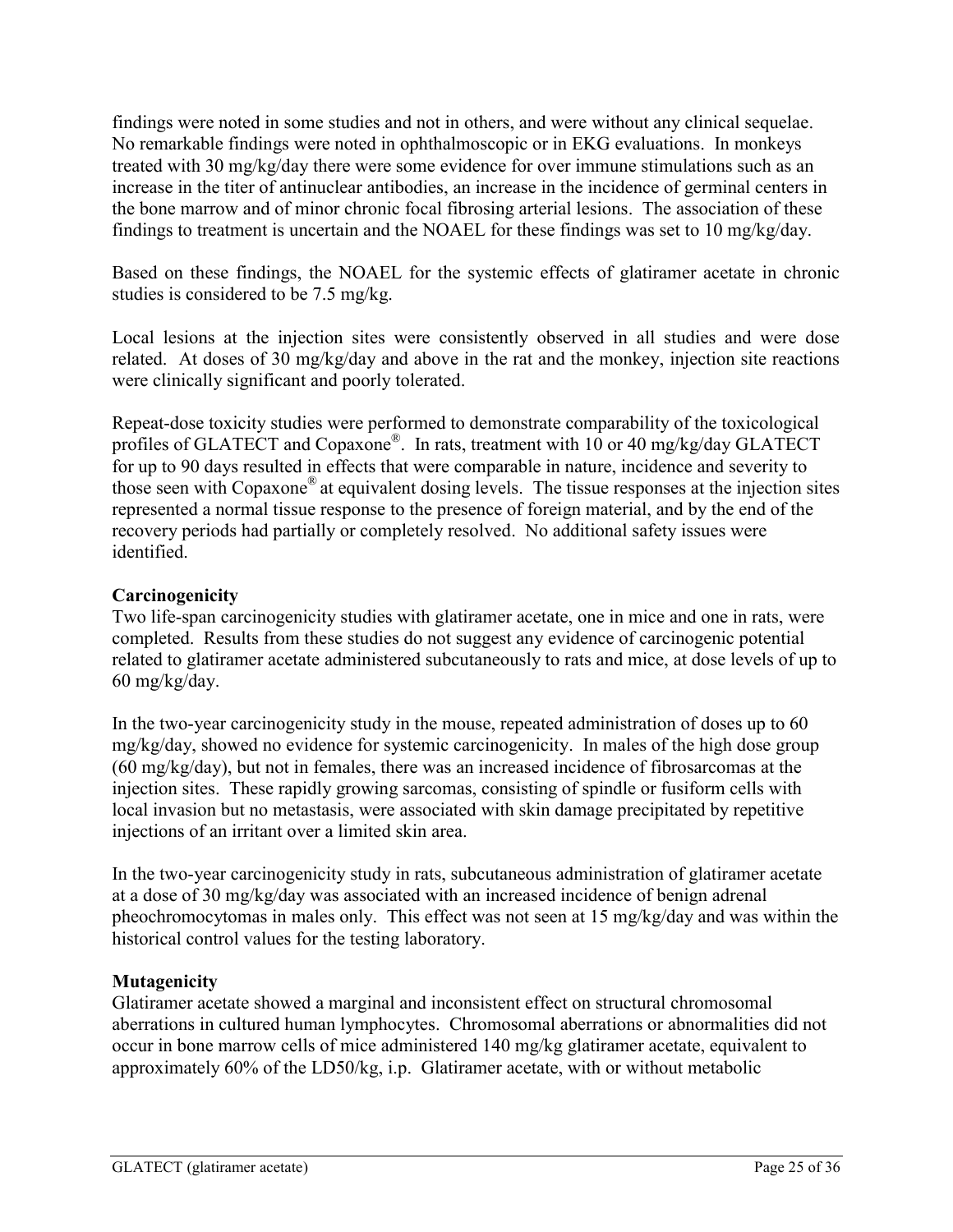activation, did not induce point mutations in four strains of *Salmonella typhimurium*, two strains of *Escherichia coli*, or mouse lymphoma L5178Y cell cultures.

### **Reproduction and Teratology**

In fertility and reproduction studies in rats, glatiramer acetate at doses up to 36 mg/kg/day had no adverse effects on reproductive parameters.

Embryofetal development toxicity studies have been performed in rats and rabbits at doses up to approximately 37.5 mg/kg and have revealed no evidence of impaired development of the fetus due to glatiramer acetate.

Peri- and post-natal development toxicity studies did not reveal any effect on the development and reproductive performances of pups born to female rats that were dosed until weaning of the pups with glatiramer acetate at doses up to 36 mg/kg.

#### **Antigenicity Studies**

Studies to assess anaphylaxis in sensitized guinea pigs and mice showed that glatiramer acetate elicited IgG activity but very low or no IgE activity.

# **Cardiac Study**

In a dog study, a pharmacological effect of intravenous glatiramer acetate, i.e. reduction of blood pressure, was achieved at a dose of 6.0 mg/kg (10-times the human therapeutic dose on a mg/m<sup>2</sup> basis) but not at a 2-fold lower dose. This was not associated with a decrease in coronary artery blood flow or ischemic change on ECG.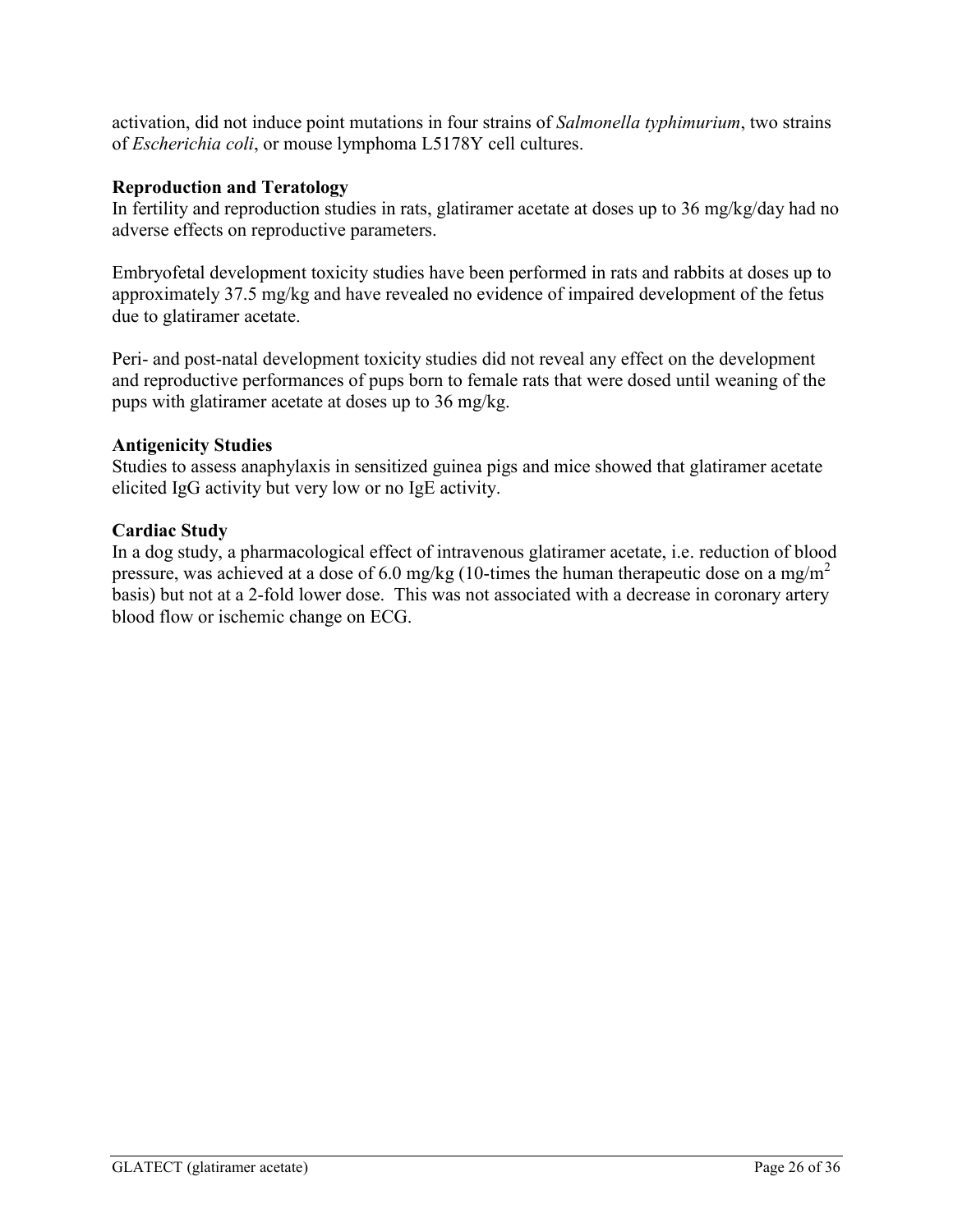# <span id="page-26-0"></span>**REFERENCES**

- 1. Lando Z., Teitelbaum D., Arnon R. Effect of Cyclophosphamide on Suppressor Cell Activity in Mice Unresponsive to EAE. J Immunol 1979; 123(5): 2156-60.
- 2. Teitelbaum D., Meshorer A., Hirshfeld T., Arnon R., Sela M. Suppression of Experimental Allergic Encephalomyelitis by a Synthetic Polypeptide. Eur J Immunol 1971; 1: 242-8.
- 3. Teitelbaum D., Webb C., Meshorer A., Arnon R., Sela M. Suppression by Several Synthetic Polypeptides of Experimental Allergic Encephalomyelitis Induced in Guinea Pigs and Rabbits with Bovine and Human Basic Encephalitogen. Eur J Immunol 1973; 3: 273-9.
- 4. Teitelbaum D., Webb C., Meshorer A., Arnon R., Sela M. Protection Against Experimental Allergic Encephalomyelitis. Nature 1972; 240: 564-6.
- 5. Teitelbaum D., Webb C., Bree M., Meshorer A., Arnon R., Sela M. Suppression of Experimental Allergic Encephalomyelitis in Rhesus Monkeys by a Synthetic Basic Copolymer 1. Clin Immunol Immunopathol 1974; 3: 256-62.
- 6. Fridkis-Hareli M., Teitelbaum D., Gurevich E., Pecht I., Brautbar C., Kwon O.J., Brenner T., Arnon R., Sela M. Direct Binding of Myelin Basic Protein and Synthetic Copolymer 1 to Class II Major Histocompatibility Complex Molecules on Living Antigen-Presenting Cells-Specificity and Promiscuity. Proc Natl Acad Sci. 1994; 91: 4872-6.
- 7. Aharoni R., Teitelbaum D., Arnon R. T-suppressor Hybridomas and Interleukin-2-dependent Lines Induced by Copolymer 1 or by Spinal Cord Homogenate Down-Regulate Experimental Allergic Encephalomyelitis. Eur J Immunol 1993; 23:17-25.
- 8. Teitelbaum, D., Milo R., Arnon R., Sela M. Synthetic Copolymer 1 Inhibits Human T-cell Lines Specific for Myelin Basic Protein. Proc Natl Acad Sci 1992; 89: 137-41.
- 9. Milo R., Panitch H. Additive Effects of Copolymer 1 and Interferon Beta-1 on the Immune Response to Myelin Basic Protein. J Neuroimmunol 1995; 61: 185-93.
- 10. Racke M.K., Martin R., McFarland H., Fritz R.B. Copolymer 1-induced Inhibition of Antigen-specific T-Cell Activation: Interference with Antigen Presentation. J Neuroimmunol 1992; 37: 75-84.
- 11. Bornstein M.B., Miller A., Slagle S., Weitzman M., Crystal H., Drexler E., Keilson M., Merriam A., Wassertheil-Smoller S., Spada V., Weiss W., Arnon R., Jacobsohn I., Teitelbaum D., Sela M. A Pilot Trial of Cop-1 in Exacerbating-Remitting Multiple Sclerosis. N Engl J Med 1987; 317: 408-14.
- 12. Johnson K.P., Brooks B.R., Cohen J.A., Ford C.C., Goldstein J., Lisak R.P., Myers L.W., Panitch H.S., Rose J.W., Schiffer R.B., Vollmer T., Weiner L.P., Wolinsky J.S., et al. Extended Use of Glatiramer Acetate (Copaxone®) is Well Tolerated and Maintains Its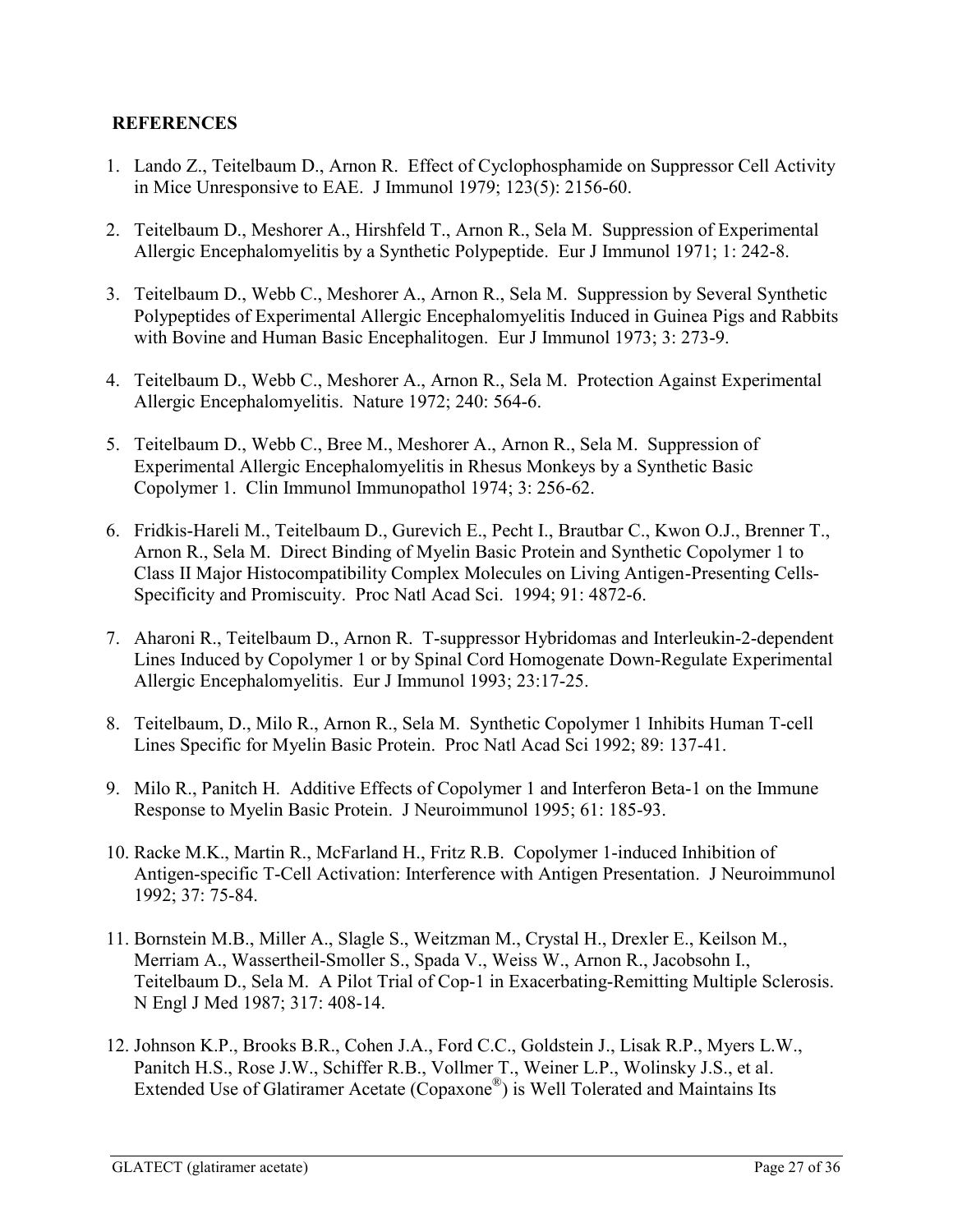Clinical Effect on Multiple Sclerosis Relapse Rate and Degree of Disability. Neurology 1998; 50: 701-708.

- 13. Liu C., Wan Po A.L., Blumhardt L.D. "Summary Measure" Statistic for Assessing the Outcome of Treatment Trials in Relapsing-Remitting Multiple Sclerosis. J. Neurol. Neurosurg. Psychiatry 1998; 64: 726-729.
- 14. Kermode A.G., Thompson A.J., Tofts P., MacManus D.G., Kendall B.E., Kingsley D.P.E., Moseley I.F., Rudge P., McDonald W.I. Breakdown of the Blood-Brain Barrier Precedes Symptoms and Other MRI Signs of New Lesions in Multiple Sclerosis - Pathogenetic and Clinical Implications. Brain 1990; 113: 1477-1489.
- 15. Cohen J., Belova A., Selmaj K., Wolf C., Sormani M.P., Oberyé J., van den Tweel E., Mulder R., Koper N., Voortman G., Barkhof F. Equivalence of Generic Glatiramer Acetate in Multiple Sclerosis: A Randomized Clinical Trial. JAMA Neurol. 2015 Oct 12:1-9.
- 16. Copaxone® Product Monograph. Teva Canada Limited. Revised August 15, 2016.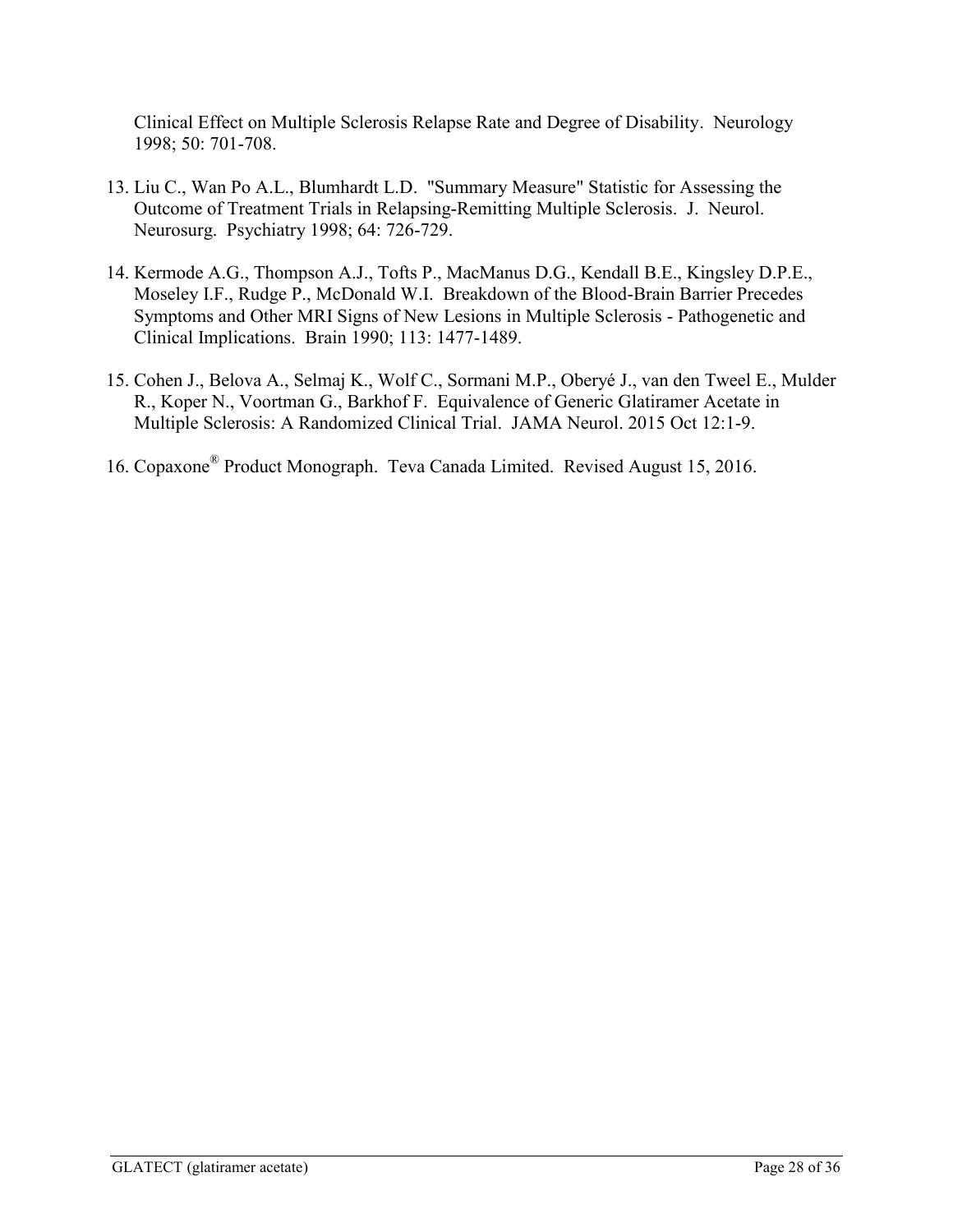### **READ THIS FOR SAFE AND EFFECTIVE USE OF YOUR MEDICINE PATIENT MEDICATION INFORMATION**

# <span id="page-28-0"></span>**PrGLATECTTM (glatiramer acetate injection)**

Read this carefully before you start taking GLATECT and each time you get a refill. This leaflet is a summary and will not tell you everything about this drug. Talk to your healthcare professional about your medical condition and treatment and ask if there is any new information about GLATECT.

#### **What is GLATECT used for?**

GLATECT is used to treat patients with Relapsing Remitting Multiple Sclerosis (RRMS), including those who have experienced one episode of nervous system symptoms and who have abnormalities on their brain scan that may be the first signs of Multiple Sclerosis.

GLATECT is not a cure. Patients treated with GLATECT experience fewer relapses (flare-ups of the disease).

#### **How does GLATECT work?**

Multiple Sclerosis (MS) is thought to be a disease where your immune system causes your body to attack its own cells. This leads to loss of myelin, a substance that covers your nerve fibers. The loss of myelin eventually leads to the symptoms of MS.

GLATECT is a mixture of small proteins. These small proteins are similar to a protein found in myelin. GLATECT is thought to work by modifying the immune processes that are believed to cause MS.

#### **What are the ingredients in GLATECT?**

Medicinal ingredients:Glatiramer acetate Non-medicinal ingredients: Mannitol in water for injection

#### **GLATECT comes in the following dosage form:**

Once-daily solution: 20 mg/1 mL pre-filled syringe.

#### **Do not use GLATECT if:**

- you are allergic to glatiramer or mannitol
- the solution in the pre-filled syringe is cloudy, leaking or contains any particles

#### **To help avoid side effects and ensure proper use, talk to your healthcare professional before you take GLATECT. Talk about any health conditions or problems you may have, including if you:**

- have heart disease. Some patients taking GLATECT experienced chest pain.
- have a history of developing severe allergic reactions
- have chronic obstructive pulmonary disease (COPD)
- have asthma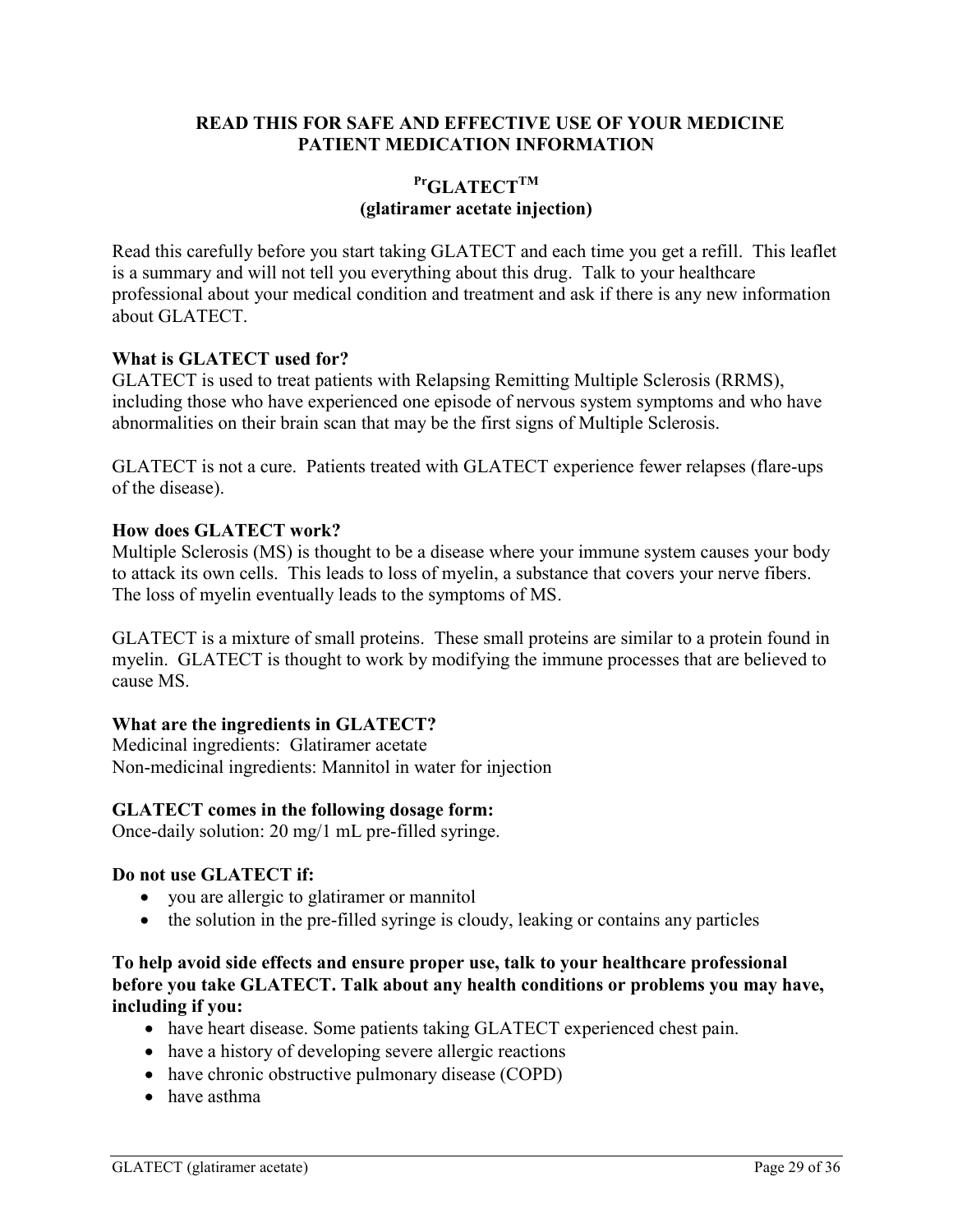- have kidney problems
- are pregnant, planning to become pregnant, or if you become pregnant while you are using this medication. GLATECT is not recommended for use in pregnancy.
- are nursing
- are under 18 years of age

### **Other warnings you should know about:**

#### **Post-injection reaction**

You may experience a post-injection reaction right after you inject GLATECT. Usually the symptoms of the reaction:

- do not last long and do not require specific treatment.
- may happen at the beginning of treatment or any time during the course of the treatment.

You may experience serious side effects that you may need to get immediate medical help to resolve. These could include side effects such as:

- chest tightness
- $\bullet$  chest pain
- irregular heartbeat
- difficulty breathing
- dizziness

#### **Tell your healthcare professional about all the medicines you take, including any drugs, vitamins, minerals, natural supplements or alternative medicines.**

There are no known interactions between GLATECT and other drugs, vitamins, minerals, natural supplements, or alternative medicines.

# **How to take GLATECT:**

The **first** time you use GLATECT you:

- will be given full instructions on how to use it
- should be supervised by a doctor or nurse

Each pre-filled syringe should be:

- used only once
- used only for subcutaneous injection

#### **Usual adult dose:**

- You will use one 20 mg/1 mL syringe of GLATECT each day.
- You will give yourself a subcutaneous injection of GLATECT. This means that you will inject GLATECT just under your skin, by following the instructions below.
- Your doctor will prescribe the correct dose for you. Do NOT change the dose or dosing schedule without consulting your doctor.
- Do NOT stop using GLATECT without consulting your doctor.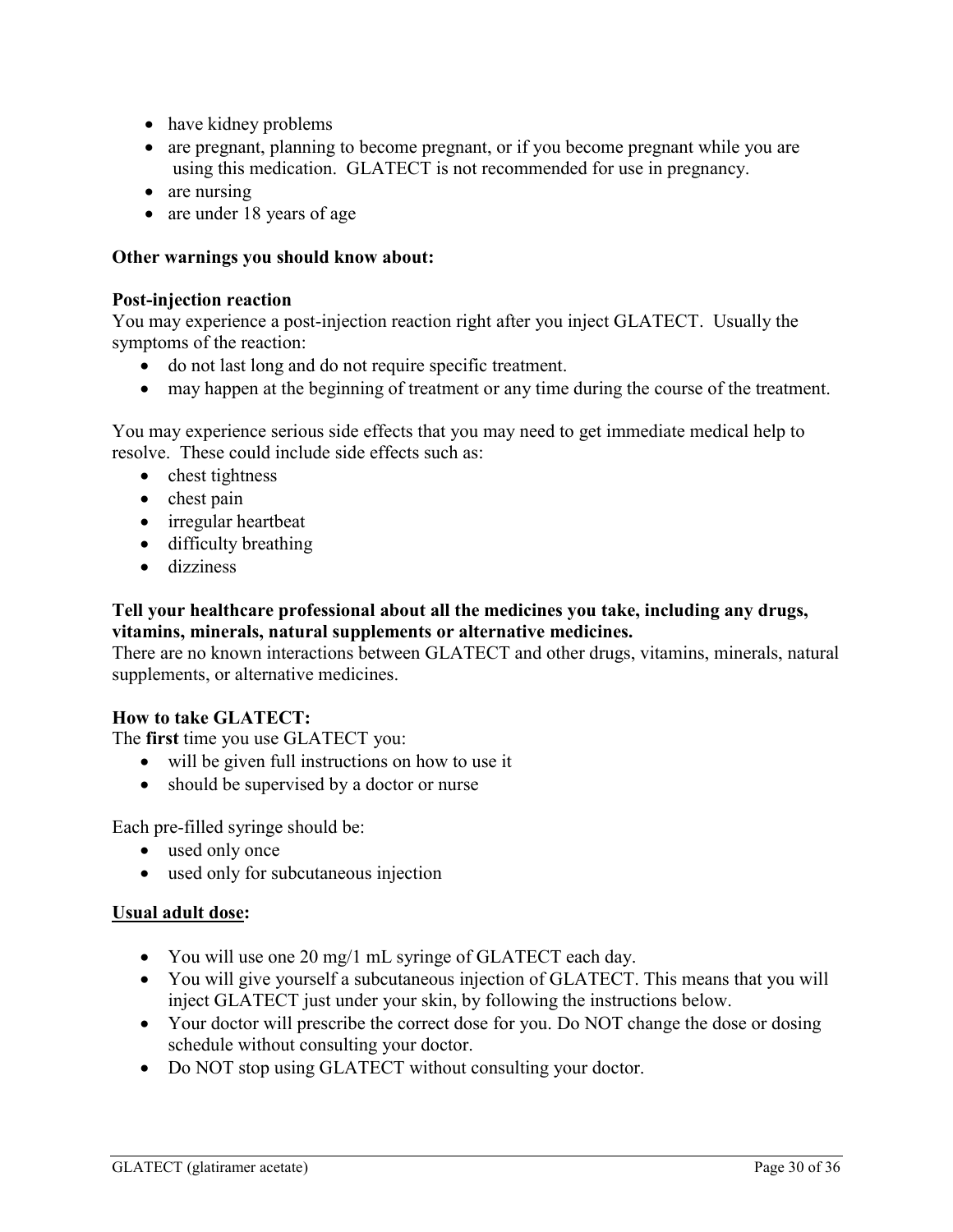# **INSTRUCTIONS FOR USE**

### **Step 1: Gathering the materials**

- Collect one of each of the items you will need on a clean, flat surface in a well-lit area.
	- o One GLATECT pre-filled syringe. (Each syringe is contained inside a protective blister. Holding the package of syringes, tear off only 1 blister at a time. Keep all unused syringes in the refrigerator.)
	- o Alcohol swab (not supplied) or access to soap and water
	- o Dry cotton ball (not supplied)
- Ensure that the solution is at room temperature. Let the unopened blister containing the syringe stand at **room temperature for at least 20 minutes**.
- **Before you inject,** wash and dry your hands. Avoid touching your hair or skin, after you have washed your hands. This will help prevent infection.
- Do **NOT** try to force small air bubbles out of the syringe before injecting the medicine.

#### **Step 2: Choosing the site for injection**

It is recommended that you have a planned rotating injection site schedule and to note it in a daily planner.

- There are 7 possible areas on your body for injection (See **Figure 1**):
	- o back of the upper arms (right and left)
	- o front and outside of thighs (right and left)
	- o upper buttocks/rear of hips (right and left)
	- o stomach (abdomen)
- Pick a different area each day (one for each day of the week).
- Within each of the 7 areas there are many sites where you can inject the drug. Rotate the injection sites within the chosen area. **Choose a different injection site each time**.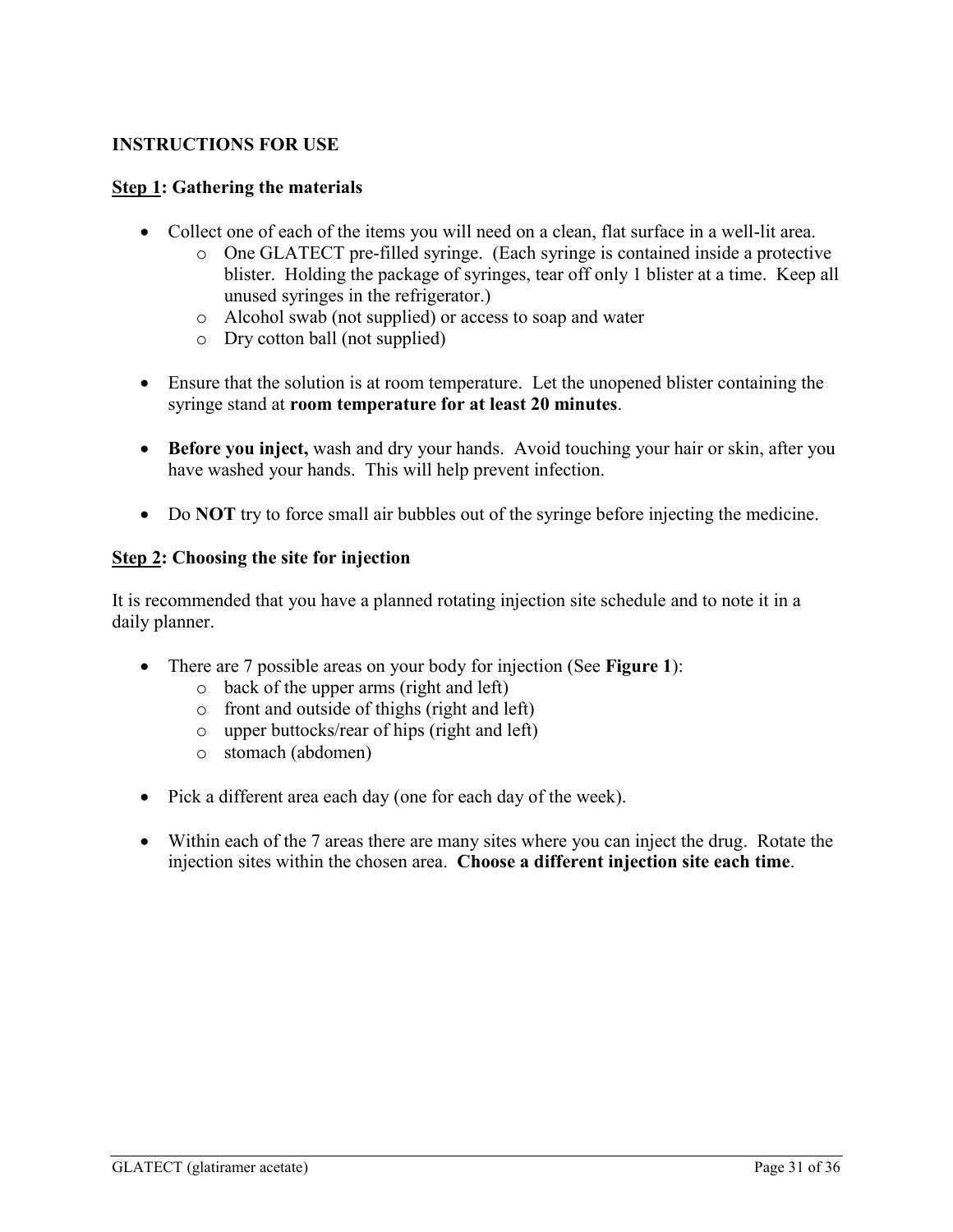

**Figure 1**

**Please note:** do NOT inject in any area that is:

- o painful
- o discoloured
- o where you feel firm knots or lumps

o where skin depression has occurred (a "dent" at the injection site). Further injections in these sites may make the depression deeper.

**Hard to inject areas:** There may be some areas on your body that may be hard for you to inject the drug yourself (such as the back of your arms). You should ask your doctor or nurse for instructions on how to inject GLATECT in these areas.

# **Step 3: Injection**

1. Remove the syringe from its protective blister by peeling back the paper label. Place the syringe on a clean, flat surface.

- 2. Clean the site you have chosen to inject by using:
	- a fresh alcohol swab (let it air dry for 1 minute to reduce any stinging).

or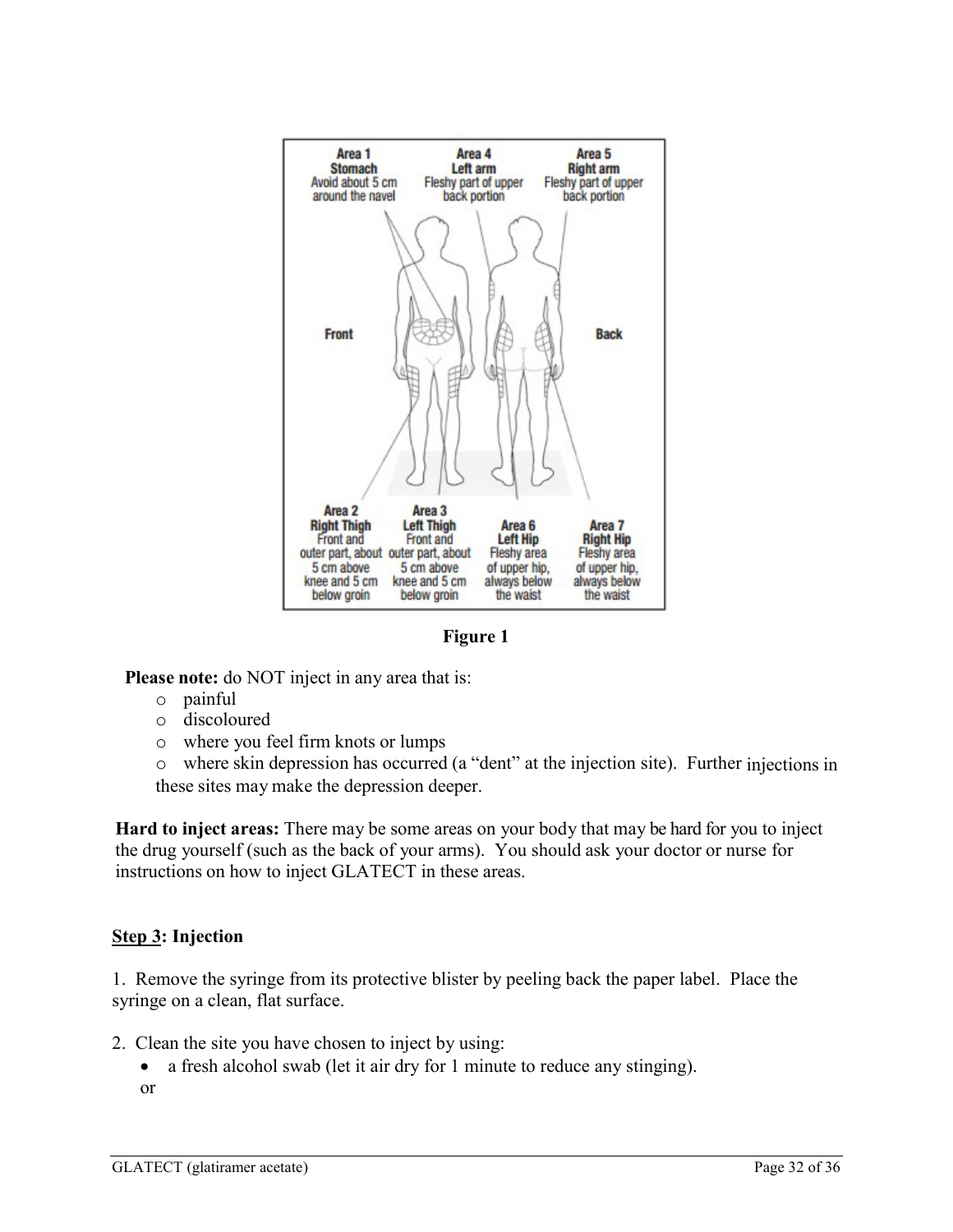• soap and water.

3. Using the hand you write with, pick up the syringe as you would a pencil. Remove the needle cap from the needle.

4. With your other hand, pinch about a 5 centimeter (2 inch) fold of skin between your thumb and index finger (See **Figure 2**).

5. While resting the heel of your hand against your body, **insert** the needle at a 90 degree angle. When the needle is all the way in the skin, let go the fold of skin **(**See **Figure 3)**.



6. To inject the medication, hold the syringe steady and push down on the plunger. This should take just a few seconds **(**See **Figure 3)**.

- 7. Pull the needle straight out.
- 8. Press a dry cotton ball on the injection site for few seconds.
- 9. Throw out the syringe and the needle cap in a safe hard-walled plastic container.

# **Proper disposal of needles:**

- Throw out all used syringes in a hard-walled plastic container (such as a Sharps container from a pharmacy).
- Keep the cover of this container closed tight and **out of the reach and sight of children.**
- When the container is full, check with your doctor, pharmacist or nurse about proper disposal.

# **Overdose:**

If you think you have taken too much GLATECT, contact your healthcare professional, hospital emergency department or regional Poison Control Centre immediately, even if there are no symptoms.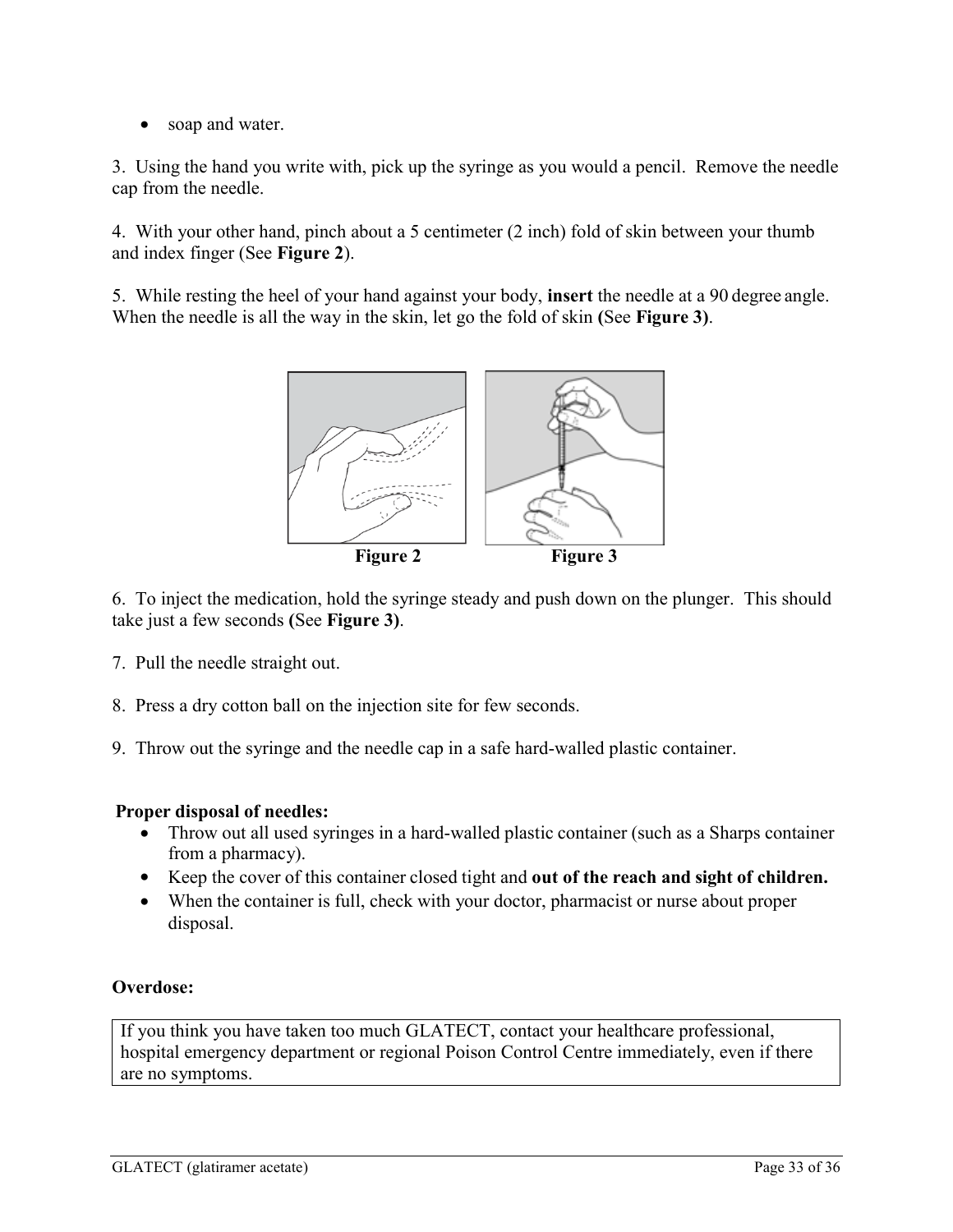### **Missed Dose:**

If you miss a dose, you should take it as soon as you remember. If it is less than 12 hours before your next dose, skip the missed dose and take your next dose at the usual time. Do NOT give yourself 2 injections in the same 12-hour period.

#### **What are possible side effects from using GLATECT?**

These are not all the possible side effects you may feel when taking GLATECT. If you experience any side effects not listed here, contact your healthcare professional.

The most common side effects of GLATECT are:

- Skin reactions at the injection site. These include:
	- o Redness
	- o Pain
	- o Inflammation
	- o Itching
	- o Swelling
	- o Lumps
	- o Shortness of breath
- A permanent "dent" under the skin at the injection site may also occur, due to a destruction of fat tissue at that site.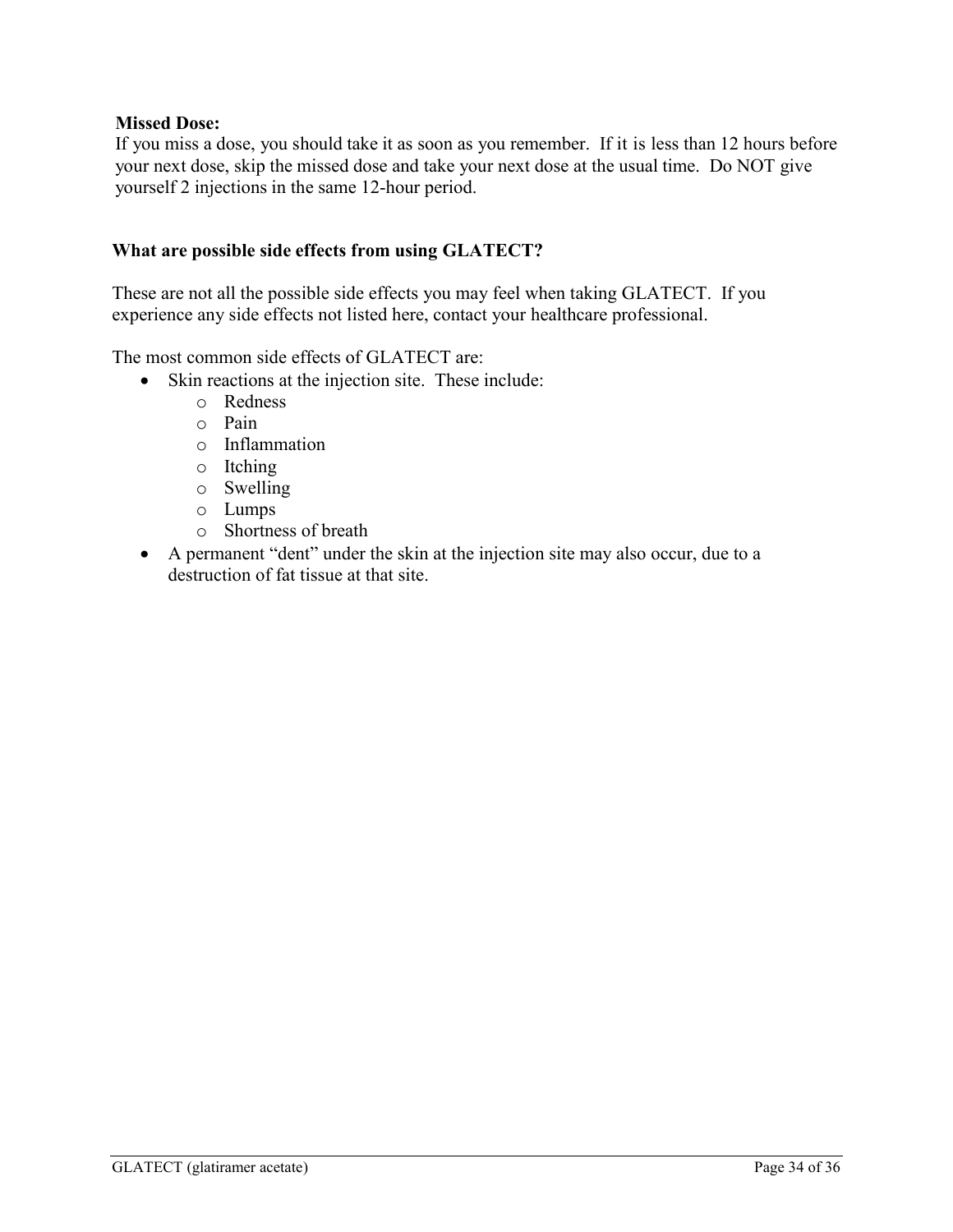| Serious side effects and what to do about them                                                                                                                                                                                                                                         |                                      |                  |                                   |  |
|----------------------------------------------------------------------------------------------------------------------------------------------------------------------------------------------------------------------------------------------------------------------------------------|--------------------------------------|------------------|-----------------------------------|--|
|                                                                                                                                                                                                                                                                                        | Talk to your healthcare professional | Stop taking drug |                                   |  |
| Symptom / effect                                                                                                                                                                                                                                                                       | Only if severe                       | In all cases     | and get immediate<br>medical help |  |
| <b>COMMON</b><br>Post-injection reaction: Flushing,<br>dizziness, skin eruptions with<br>irritation, sweating, chest pain, chest<br>tightness, irregular heartbeat,<br>anxiety, difficulty in breathing,<br>tightness in the throat, hives<br>appearing immediately after<br>injection |                                      |                  | ✔                                 |  |
| Low blood pressure: dizziness,<br>fatigue, nausea                                                                                                                                                                                                                                      |                                      |                  |                                   |  |
| High blood pressure: headache,<br>dizziness, blurred vision or<br>shortness of breath                                                                                                                                                                                                  |                                      | ✔                |                                   |  |
| <b>Breathing problems:</b> shortness of<br>breath, difficulty breathing                                                                                                                                                                                                                |                                      | ✓                |                                   |  |
| <b>Irregular heartbeat: Fast heart</b><br>beat or skipping a beat                                                                                                                                                                                                                      |                                      | ✔                |                                   |  |
| Chest pain: pressure or tightness in<br>the chest                                                                                                                                                                                                                                      |                                      | ✔                |                                   |  |
| Back, neck or joint pain                                                                                                                                                                                                                                                               |                                      |                  |                                   |  |
| Angioedema: Swelling of the arms,<br>legs or face.                                                                                                                                                                                                                                     |                                      |                  |                                   |  |
| Depression: change in weight,<br>difficulty sleeping, lack of interest<br>in regular activities.                                                                                                                                                                                       |                                      |                  |                                   |  |
| Changes to your vision                                                                                                                                                                                                                                                                 |                                      |                  |                                   |  |
| <b>RARE</b><br>Serious allergic reactions: rash,<br>hives, swelling of the face, lips,<br>throat, difficulty swallowing or<br>breathing                                                                                                                                                |                                      |                  |                                   |  |

If you have a troublesome symptom or side effect that is not listed here or becomes bad enough to interfere with your daily activities, talk to your healthcare professional.